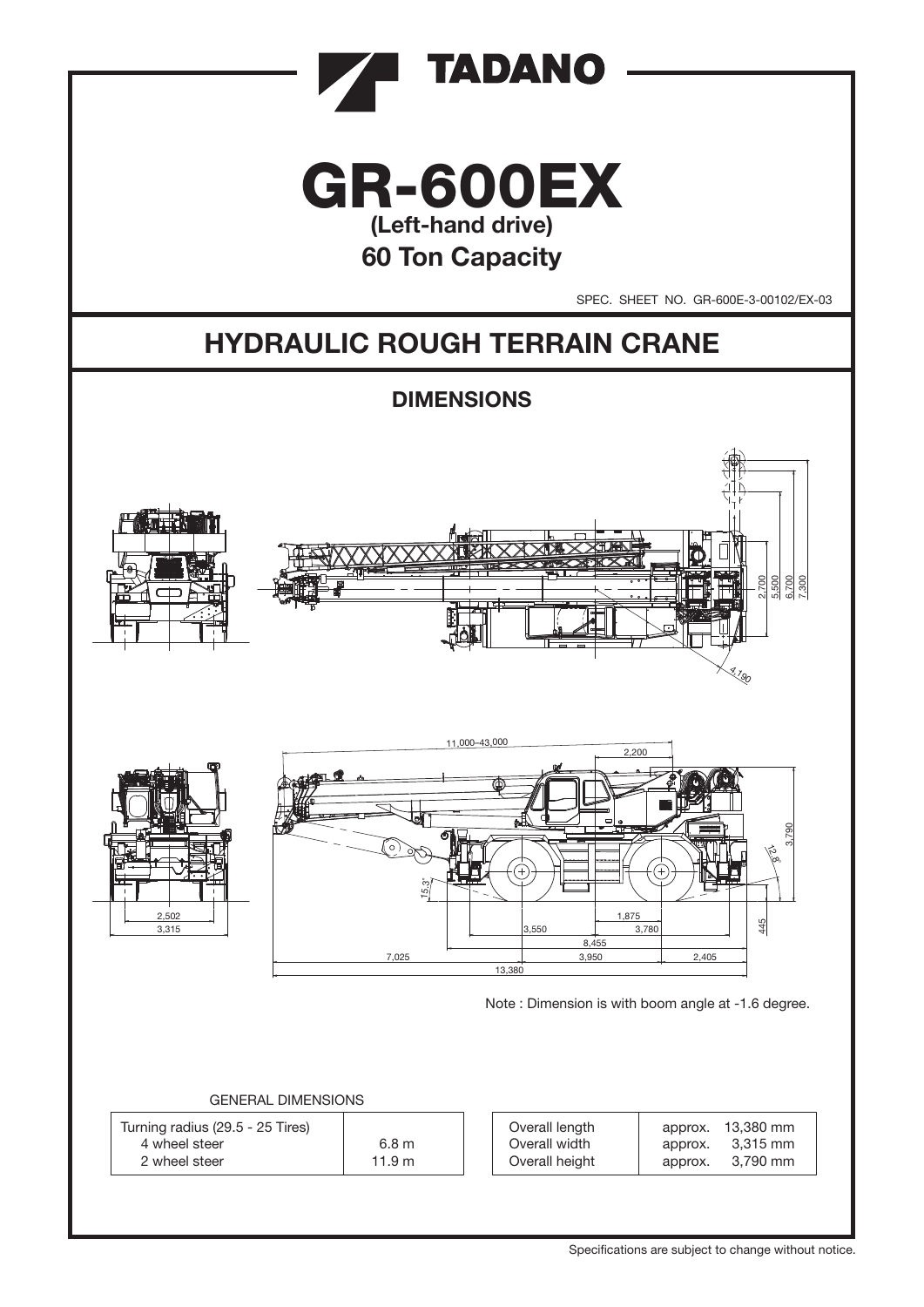## CRANE SPECIFICATIONS

#### **BOOM**

5 section full power partially synchronized telescoping boom of round box construction with 5 sheaves at boom head. The synchronization system consists of 2 telescope cylinder, extension cables and retraction cables. Hydraulic cylinder fitted with holding valve. 2 easily removable wire rope guards, rope dead end provided on both sides of boom head. Boom telescope sections are supported by wear pads both vertically and horizontally.

 Fully retracted length....... 11.0 m Fully extended length ...... 43.0 m Extension speed.............. 32.0 m in 128 s Root diameter.................. 0.44 m

#### BOOM ELEVATION

By a double acting hydraulic cylinder with holding valve. Combination controls for hand or foot operation. Boom angle indicator.

Automatic speed reduction and slow stop function. Boom angle ..................... -1.6˚– 80.3˚ Boom raising speed ........ 20˚ to 60˚ in 46 s

#### JIB

2 stage swing around boom extention swing around type with triple offset (tilt type). Single sheave at jib head. Stows alongside base boom section.

#### AUXILIARY LIFTING SHEAVE (SINGLE TOP)

Single sheave mounted to main boom head for single line work(stowable).

Root diameter.................. 0.396 m

#### ANTI-TWO-BLOCK DEVICE

Pendant type over-winding cut out device with audio-visual (FAILURE lamp/BUZZER) warning system.

#### SLEWING

Hydraulic axial piston motor driven through planetary slewing speed reducer. Continuous 360° full circle slewing on ball bearing.

Equipped with manually locked/released slewing brake. A positive slewing lock for pick and carry and travel modes, manually engaged in cab. Twin slewing system : Free slewing or lock slewing controlled by selector switch on front console.

Slewing speed................. 2.4 min-1 {rpm}

#### **WINCH**

MAIN WINCH

Variable speed type with grooved drum driven by hydraulic axial piston motor through speed reducer. Power load lowering and raising.

Equipped with automatic brake (neutral brake) and counterbalance valve. Controlled independently of auxiliary winch. Equipped with cable follower and drum rotation indicator.

#### MAIN DRUM

| Maximum single line pull (1st layer) 73.3 kN (7,480 kgf)       |  |
|----------------------------------------------------------------|--|
| Maximum permissible linepull wire strength 69.4 kN (7,085 kgf) |  |

#### AUXILIARY WINCH

Variable speed type with grooved drum driven by hydraulic axial piston motor through speed reducer. Power load lowering and raising.

Equipped with automatic brake (neutral brake) and counterbalance valve. Controlled independently of main winch. Equipped with cable follower and drum rotation indicator.

#### AUXILIARY DRUM

| Maximum single line pull (1st layer)73.3 kN (7,480 kgf)       |  |
|---------------------------------------------------------------|--|
| Maximum permissible linepull wire strength69.4 kN (7,085 kgf) |  |

#### WIRE ROPE

Filler or warrington seal wire (spin-resistant), extra improved plow steel, preformed, independent wire rope core, right regular lay. Main & Auxillary................. 19 mm 6 x 31 class

#### HOOK BLOCKS

- 60 ton (option)
- 6 sheaves with swivel hook and safety latch
- 35 ton (option)
- 3 sheaves with swivel hook and safety latch 5.6 ton
	- Weighted hook with swivel and safety latch

### HYDRAULIC SYSTEM

#### PUMPS

2 variable piston pumps for crane functions. Tandem gear pump for steering, slewing and optional equipment. Powered by carrier engine. Pump disconnect for crane is engaged/disengaged by rotary switch from operator's cab.

#### CONTROL VALVES

Multiple valves actuated by pilot pressure with integral pressure relief valves.

#### **RESERVOIR**

763 liters capacity. External sight level gauge.

#### **FILTRATION**

BETA10=10 return filter, full flow with bypass protection, located inside of hydraulic reservoir. Accessible for easy replacement.

OIL COOLER - Air cooled fan type.

#### CAB AND CONTROLS

Both crane and drive operations can be performed from one cab mounted on rotating superstructure.

Left side, 1 man type, steel construction with sliding door access and safety glass windows opening at side. Door window is powered control. Windshield glass window and roof glass window are shatter-resistant. Wiper and washer (front indshield and roof window). Tinted safety glass and sun visor. Tilt-telescoping steering wheel. Adjustable control lever stands for slewing, boom elevating, boom telescoping, auxiliary winch and main winch. Control lever stands can change neutral positions and tilt for easy access to cab. Foot operated controls: boom elevating, boom telescoping, service brake and engine throttle. 3 way adjustable operator's seat with high back, headrest and armrest. Cab floor mat. Engine throttle knob. Hot water cab heater and air conditioning.

Dash-mounted engine start/stop, monitor lamps, cigarette lighter, drive selector switch, parking brake switch, steering mode select switch, power window switch, pump engaged/ disengaged switch, slewing brake switch, boom telescoping/auxiliary winch select switch, outrigger control panel, and slewing free/ lock selector switch.

Instruments - Torque converter oil temperature, engine water temperature, air pressure, fuel, speedometer, tachometer, hour meter and odometer / tripmeter. Engin over-run alarm. Back-up alarm. Low oil pressure/high water temp. Warning device (visual). Rear steer centering light. Hydraulic oil pressure is monitored and displayed on the AML-C display panel.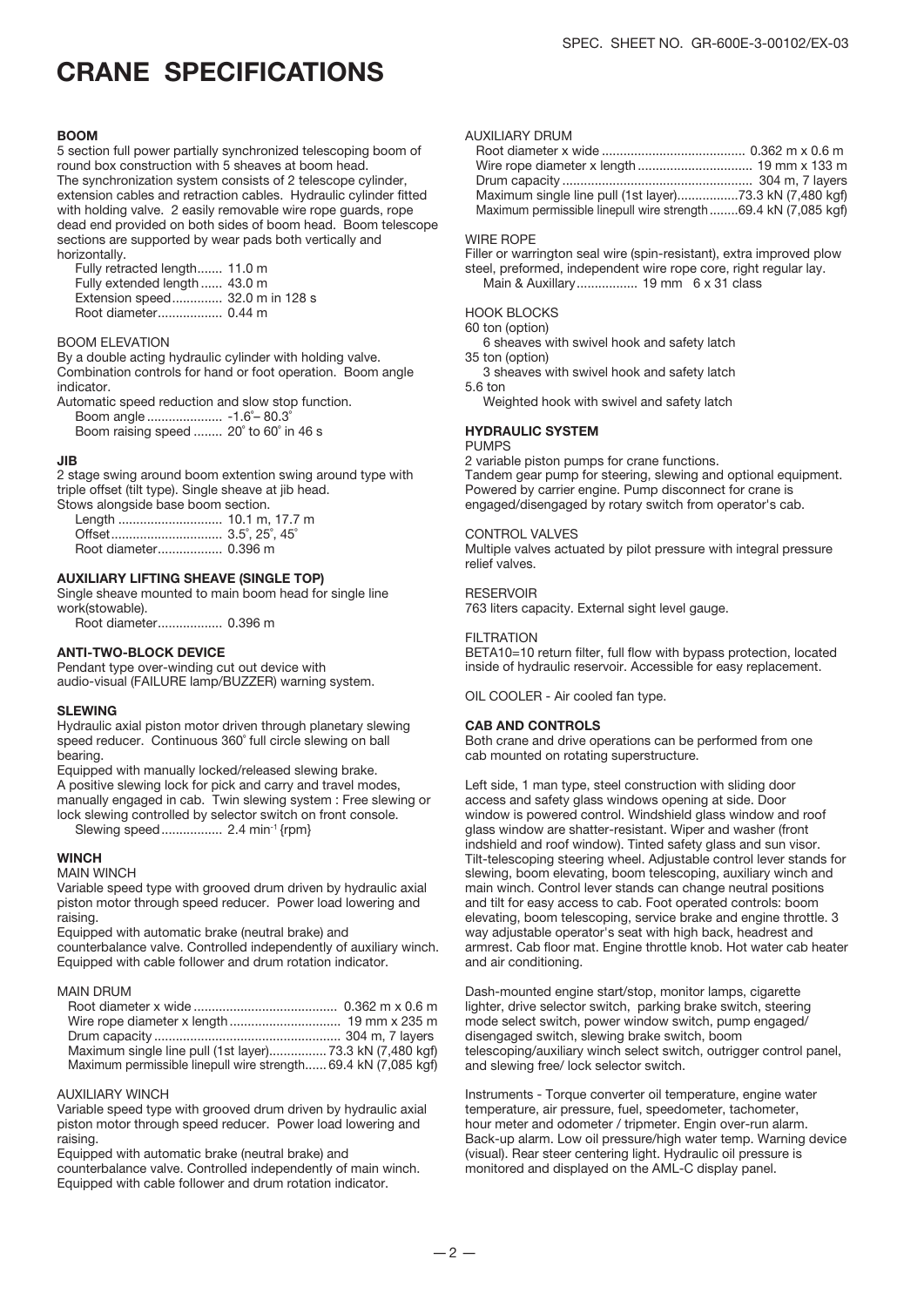### CRANE SPECIFICATIONS

TADANO Automatic Moment Limiter

(AML-C) including:

- Control lever lockout function with audible and visual pre-warning
- Number of parts of line
- Boom position indicator
- Outrigger state indicator
- Slewing angle
- Boom angle / boom length / jib offset angle / jib length / load radius / rated lifting capacities / actual loads read out
- Potential lifting height
- Ratio of actual load moment to rated load moment indication
- Permissible load
- Automatic Speed Reduction and Slow Stop function on
- boom elevation and slewing • Working condition register switch
- Load radius / boom angle / tip height / slewing range preset function
- External warning lamp
- Tare function

## CARRIER SPECIFICATIONS

#### **TYPF**

Rear engine, left-hand drive, driving axle 2-way selected type by manual switch, 4x2 front drive, 4x4 front and rear drive.

#### FRAME

High tensile steel, all welded mono-box construction.

#### ENGINE

| Model                   | MITSUBISHI 6M60-TL                         |
|-------------------------|--------------------------------------------|
| Type                    | Direct injection diesel                    |
| No. of cylinders        | 6                                          |
| Combustion              | 4 cycle, turbo charged and after cooled    |
| Bore x Stroke, mm       | 118 x 115                                  |
| Displacement, liters    | 7.54                                       |
| Air inlet heater        | 24 volt preheat                            |
| Air cleaner             | Dry type, replaceable element              |
| Oil filter              | Full flow with replaceable element         |
| Fuel filter             | Full flow with replaceable element         |
| Fuel tank, liters       | 300, right side of carrier                 |
| Cooling                 | Liquid pressurized, recirculating by-pass  |
| Radiator                | Fin and tube core, thermostat controlled   |
| Fan, mm                 | Suction type, 6-blade, 600 dia.            |
| Starting                | 24 volt                                    |
| Charging                | 24 volt system, negative ground            |
| Battery                 | 2-120 amp. Hour                            |
| Compressor, air, I /min | 830 at 2,600 min <sup>-1</sup>             |
| Output, Max. kW (HP)    | Gross 200 (267) at 2,600 min <sup>-1</sup> |
| Torque, Max. Nm         | 785 at 1,400 min <sup>-1</sup>             |
| Capacity, liters        |                                            |
| Cooling water           | 13                                         |
| Lubrication             | $13 - 15$                                  |
| Fuel                    | 300                                        |

#### **TRANSMISSION**

Electronically controlled full automatic transmission. Torque converter driving full powershift with driving axle selector. 6 forward and 2 reverse speeds, constant mesh.

3 speeds - high range - 2-wheel drive; 4-wheel drive 3 speeds - low range - 4-wheel drive

#### TRAVEL SPEED - 36 km/h

#### **GRADE ABILITY (tan** $\theta$ **)** - 147% (at stall), 30%  $*$

\* Machine should be operated within the limit of engine crankcase design (17˚: MITSUBISHI 6M60-TL)

- Main hydraulic oil pressure
- Fuel consumption monitor
- Main winch / auxiliarly winch select
- Drum rotation indicator (audible and visible type) main and auxiliary winch
- On-rubber indicator

TADANO AML-C monitors outrigger extended length and automatically programs the corresponding "RATED LIFTING CAPACITIES" table

Operator's right hand console includes transmission gear selector, slewing lock lever and sight level bubble.

Upper right console includes flood lamp switch, roof washer and wiper switch, emergency outrigger set up key switch, jib status switch, eco mode switch, and air conditioning control switch. Lower right console includes boom emergency telescoping switch (2nd and 3rd-top)

NOTE: Each crane motion speed is based on unladen conditions.

#### **AXIF**

Front: Full floating type, steering and driving axle with planetary reduction.

Rear: Full floating type, steering and driving axle with planetary reduction and non-spin rear differential.

#### **STEERING**

Hydraulic power steering controlled by steering wheel. 4 steering modes available: 2 wheel front, 2 wheel rear, 4 wheel coordinated and 4 wheel crab.

#### **SUSPENSION**

Front: Rigid mounted to the frame. Rear: Pivot mounted with hydraulic lockout device.

#### BRAKE SYSTEMS

Service: Air over hydraulic disc brakes on all 4 wheels. Parking/Emergency: Spring applied-air released brake acting on input shaft of front axle. Auxiliary: Electro-pneumatic operated exhaust brake.

TIRES - 29.5-25 22PR (OR) Air pressure: 350 kPa or 29.5-25 28PR (OR) Air pressure: 330 kPa

#### **OUTRIGGERS**

4 hydraulic, beam and jack outriggers. Vertical jack cylinders equipped with integral holding valve. Each outrigger beam and jack is controlled independently from cab. Beams extend to 7.3 m center-line and retract to within 3.315 m overall width with floats. Outrigger jack floats are attached thus eliminating the need of manually attaching and detaching them. Controls and sight bubble located in superstructure cab. 4 outrigger extension lengths are provided with corresponding "RATED LIFTING CAPACITIES" for crane duty in confined areas.

#### COUNTERWEIGHT

Integral with slewing frame Mass... 5,670 kg (Containing weight with auxiliary winch and wire rope)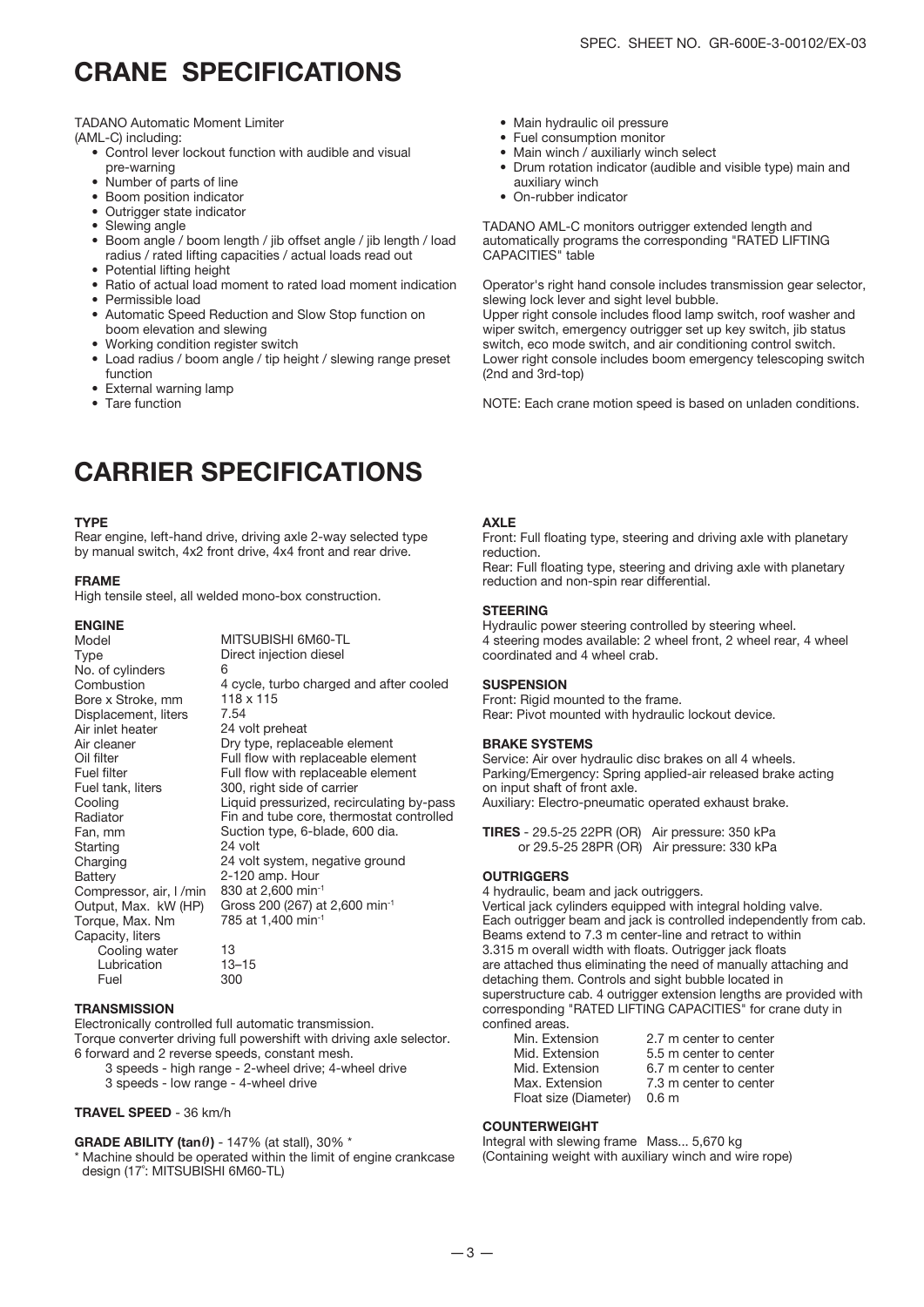- Telematics (machine data logging and monitoring system) with - HELLO-NET via internet (availability depends on countries)
- Eco mode system
- Positive control
- Over unwinding prevention
- Emergency steering system
- Transmission neutral position engine start
- Overshift prevention
- Parking braked travel warning
- Tilt-telescope steering wheel
- Halogen head lamp
- Fenders

## OPTIONAL EQUIPMENT

- Wind speed indicator
- Hook block–60 t capacity
- (6 sheaves, swivel type with safty latch. Mass: approx. 540 kg) - Hook block–35 t capacity
- (3 sheaves, swivel type with safty latch. Mass: approx. 450 kg)

### HOISTING PERFORMANCE

|                  | Main or auxiliary winch - 0.362 m drum |                                      |  |  |  |  |  |  |  |  |  |  |
|------------------|----------------------------------------|--------------------------------------|--|--|--|--|--|--|--|--|--|--|
| Layer            | Line speeds <sup>1</sup>               | Line pulls<br>Available <sup>2</sup> |  |  |  |  |  |  |  |  |  |  |
|                  | m/min                                  | kN (kgf)                             |  |  |  |  |  |  |  |  |  |  |
| 1st              | 101                                    | 73.3 (7,480)                         |  |  |  |  |  |  |  |  |  |  |
| 2 <sub>nd</sub>  | 110                                    | 67.6 (6,900)                         |  |  |  |  |  |  |  |  |  |  |
| 3rd              | 119                                    | 61.4 (6,260)                         |  |  |  |  |  |  |  |  |  |  |
| 4th              | 128                                    | 56.5 (5,760)                         |  |  |  |  |  |  |  |  |  |  |
| 5th              | 137                                    | 52.9 (5,400)                         |  |  |  |  |  |  |  |  |  |  |
| 6th              | 146                                    | 48.9 (4,990)                         |  |  |  |  |  |  |  |  |  |  |
| 7th <sup>3</sup> | 155                                    | 45.8 (4.670)                         |  |  |  |  |  |  |  |  |  |  |

- Maximum permissible line pull wire strength. Main & Auxiliary: 69.4 kN (7,085 kgf) with 6 x 31 class rope.
- <sup>1</sup> Line speed based only on hook block, not loaded.
- <sup>2</sup> Developed by machinery with each layer of wire rope, but not based on rope strength or other limitations in machinery or equipment.
- 3 Eighth layer of wire rope are not recommended for hoisting operations.

- Air dryer

- Water separator with filter (high filtration)
- Air cleaner dust indicator
- Full instrumentation package
- Complete highway light package - Tire inflation kit
- Towing hooks-Front and rear
- Lifting eyes
- 
- Hook block tie down (front bumper) - Weighted hook storage compartment
- Winch drum mirror
- Tool storage compartment

#### LINE SPEEDS AND PULLS DRUM WIRE ROPE CAPACITIES

|                          | Main or auxiliary winch - 0.362 m drum |                | Main and auxiliary drum grooved lagging |                 |  |  |  |  |  |
|--------------------------|----------------------------------------|----------------|-----------------------------------------|-----------------|--|--|--|--|--|
|                          | Line pulls                             | Wire           | 19 mm wire rope                         |                 |  |  |  |  |  |
| Line speeds <sup>1</sup> | Available <sup>2</sup>                 | rope           | Rope per layer                          | Total wire rope |  |  |  |  |  |
| m/min                    | kN (kgf)                               | layer          | m                                       | m               |  |  |  |  |  |
| 101                      | 73.3 (7,480)                           |                | 34.2                                    | 34.2            |  |  |  |  |  |
| 110                      | 67.6 (6,900)                           | $\mathcal{P}$  | 37.3                                    | 71.5            |  |  |  |  |  |
| 119                      | 61.4 (6,260)                           | 3              | 40.3                                    | 111.8           |  |  |  |  |  |
| 128                      | 56.5 (5,760)                           | $\overline{4}$ | 43.4                                    | 155.2           |  |  |  |  |  |
| 137                      | 52.9 (5,400)                           | 5              | 46.4                                    | 201.6           |  |  |  |  |  |
| 146                      | 48.9 (4,990)                           | 6              | 49.5                                    | 251.1           |  |  |  |  |  |
| 155                      | 45.8 (4,670)                           |                | 52.6                                    | 303.7           |  |  |  |  |  |

#### DRUM DIMENSIONS

| Root diameter   | $362$ mm |
|-----------------|----------|
| Length          | 600 mm   |
| Flange diameter | 657 mm   |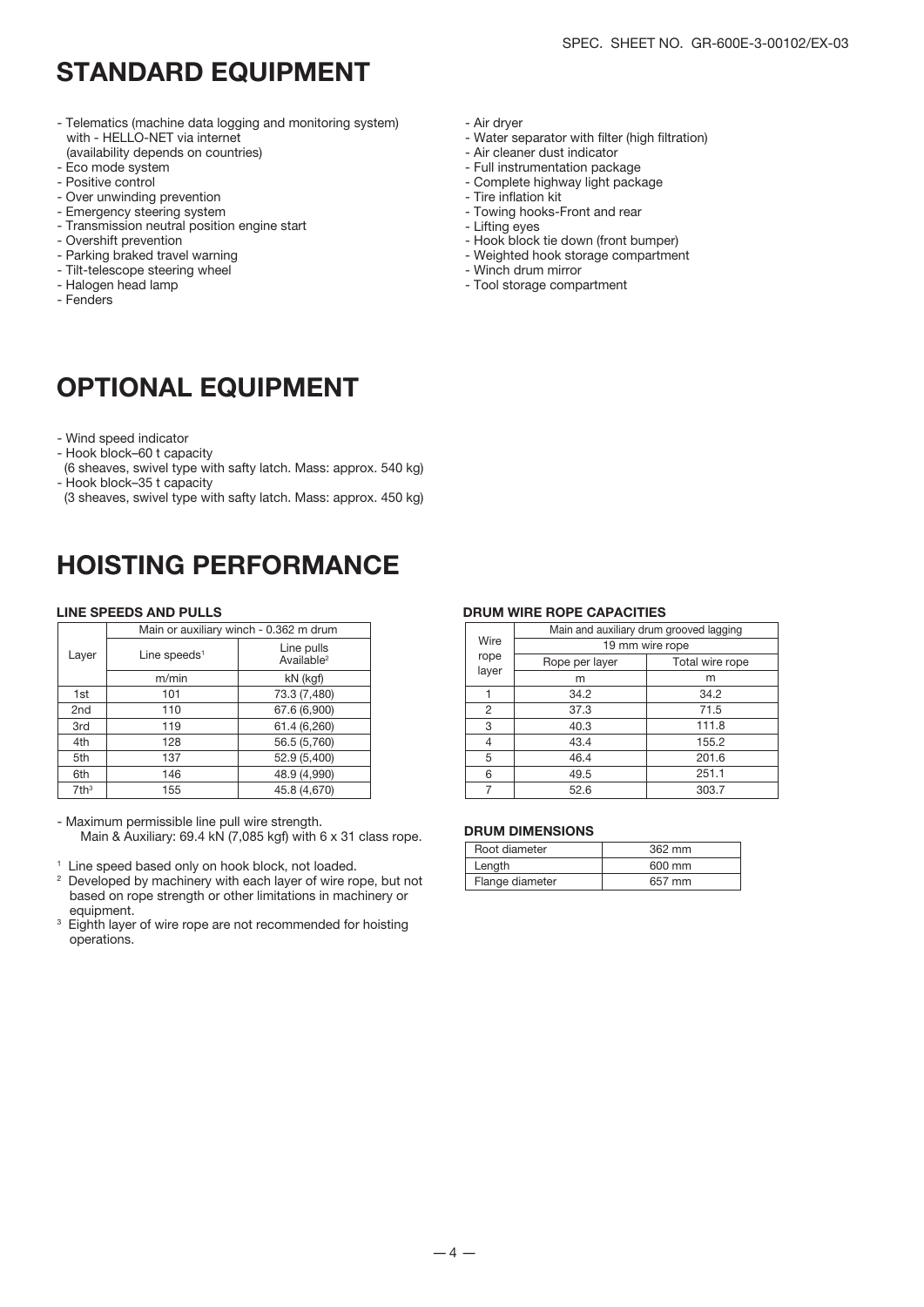### GR-600EX WORKING RANGE CHART







 $-5 -$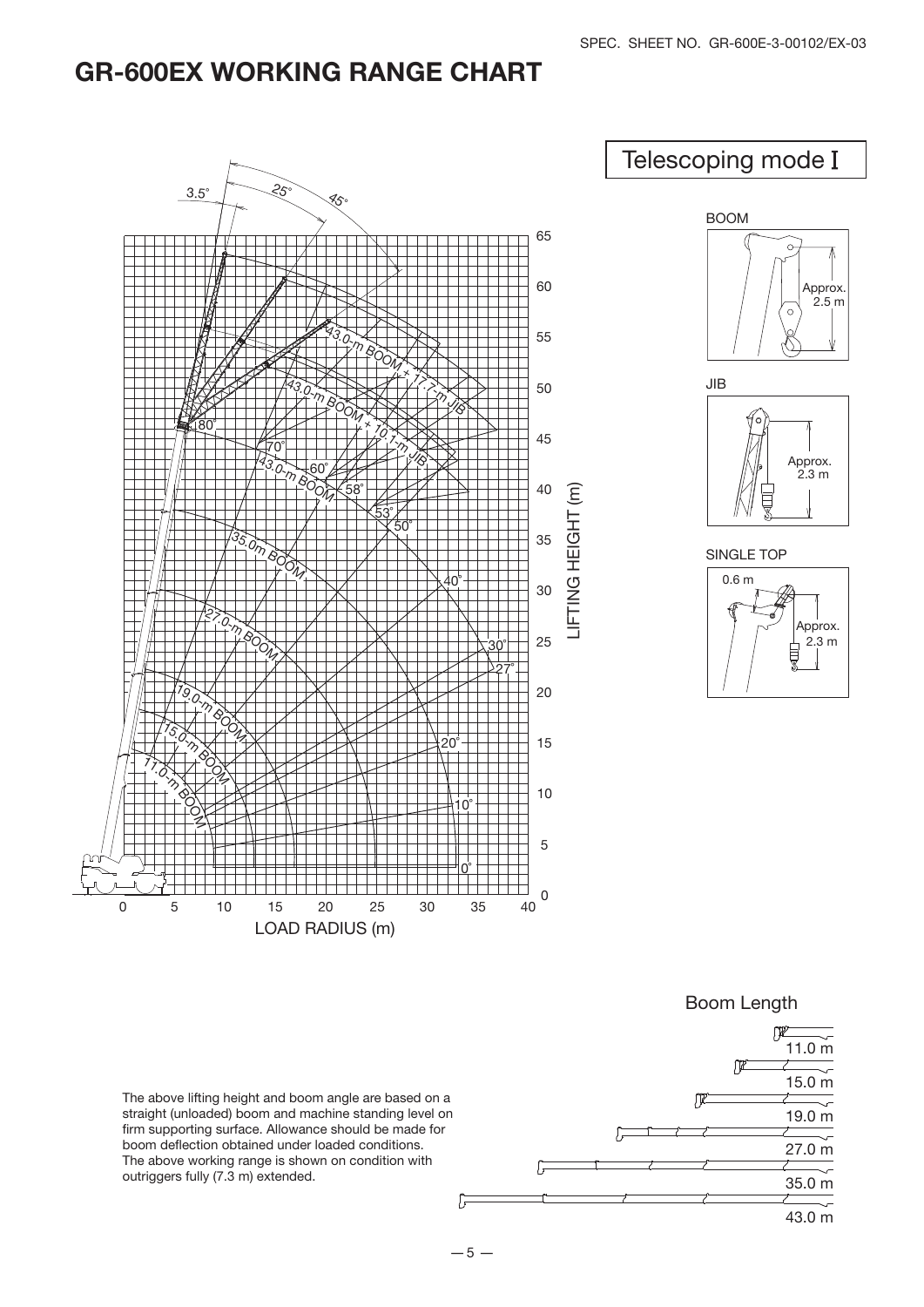## GR-600EX WORKING RANGE CHART



The above lifting height and boom angle are based on a straight (unloaded) boom and machine standing level on firm supporting surface. Allowance should be made for boom deflection obtained under loaded conditions. The above working range is shown on condition with outriggers fully (7.3 m) extended.

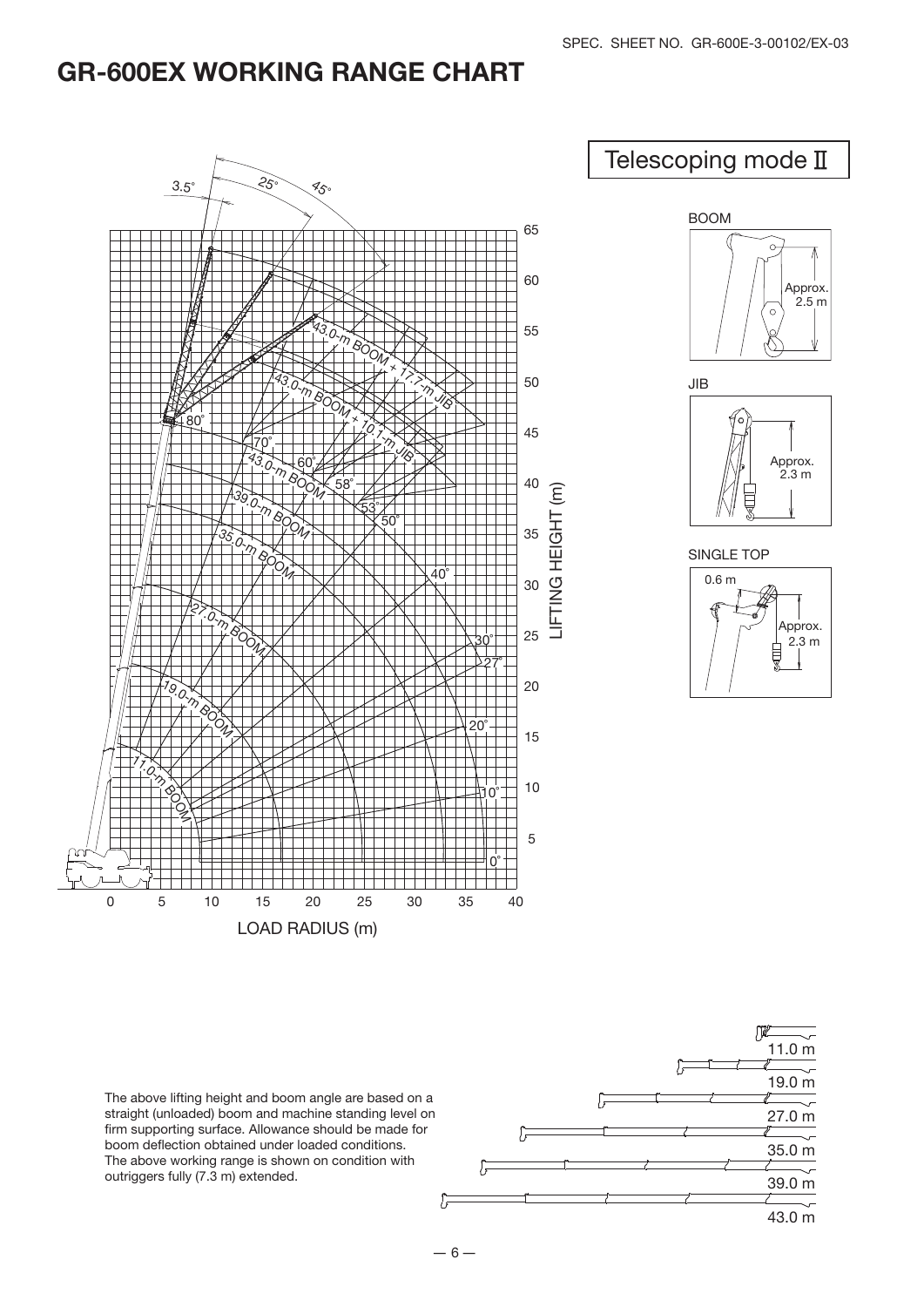| ON OUTRIGGERS FULLY EXTENDED 7.3 m SPREAD<br>360° ROTATION<br>(Unit: ×1000 kg) |    |        |                |        |                |      |                |      |                  |                               |                |                  |                |                  |                |                  |                |                  |                |                  |
|--------------------------------------------------------------------------------|----|--------|----------------|--------|----------------|------|----------------|------|------------------|-------------------------------|----------------|------------------|----------------|------------------|----------------|------------------|----------------|------------------|----------------|------------------|
| A                                                                              |    | 11.0 m |                | 15.0 m |                |      | 19.0 m         |      |                  | 27.0 m                        |                |                  |                | 35.0 m           |                |                  |                | 39.0 m           |                | 43.0 m           |
| B                                                                              | ਨ  |        | $\overline{C}$ |        | $\overline{C}$ |      | $\overline{c}$ |      | $\overline{c}$   |                               | $\overline{C}$ |                  | $\overline{C}$ |                  | $\overline{C}$ |                  | $\overline{C}$ |                  | $\overline{C}$ |                  |
| 3.0                                                                            | 68 | 60.0   | 74             | 40.8   | 78             | 32.0 | 78             | 22.0 |                  |                               |                |                  |                |                  |                |                  |                |                  |                |                  |
| 3.5                                                                            | 65 | 54.9   | 72             | 40.8   | 76             | 32.0 | 76             | 22.0 |                  |                               |                |                  |                |                  |                |                  |                |                  |                |                  |
| 4.0                                                                            | 62 | 53.8   | 70             | 40.8   | 75             | 32.0 | 75             | 22.0 |                  |                               |                |                  |                |                  |                |                  |                |                  |                |                  |
| 4.5                                                                            | 59 | 47.7   | 68             | 40.8   | 73             | 32.0 | 73             | 22.0 | 78               | 22.0                          | 78             | 17.0             |                |                  |                |                  |                |                  |                |                  |
| 5.0                                                                            | 56 | 42.8   | 66             | 40.8   | 72             | 32.0 | 72             | 22.0 | 77               | 21.3                          | 77             | 17.0             |                |                  |                |                  |                |                  |                |                  |
| 5.5                                                                            | 52 | 38.7   | 64             | 37.5   | 70             | 32.0 | 70             | 22.0 | 76               | 20.3                          | 76             | 17.0             |                |                  |                |                  |                |                  |                |                  |
| 6.0                                                                            | 48 | 35.3   | 61             | 34.6   | 68             | 31.9 | 68             | 22.0 | 75               | 19.4                          | 75             | 17.0             |                |                  |                |                  |                |                  |                |                  |
| 6.5                                                                            | 44 | 32.4   | 59             | 32.0   | 67             | 30.3 | 67             | 22.0 | 74               | 18.6                          | 74             | 16.2             | 79             | 14.0             | 79             | 12.0             |                |                  |                |                  |
| 7.0                                                                            | 39 | 29.9   | 57             | 29.6   | 65             | 28.8 | 65             | 22.0 | 73               | 17.8                          | 73             | 15.6             | 78             | 13.5             | 78             | 11.7             |                |                  |                |                  |
| 7.5                                                                            | 34 | 27.7   | 54             | 27.4   | 64             | 25.8 | 63             | 22.0 | 72               | 17.7                          | 72             | 14.9             | 77             | 13.0             | 77             | 11.3             |                |                  |                |                  |
| 8.0                                                                            | 28 | 25.7   | 52             | 24.9   | 62             | 23.2 | 61             | 22.0 | 71               | 17.6                          | 71             | 14.4             | 76             | 12.6             | 76             | 10.9             | 78             | 10.0             |                |                  |
| 8.5                                                                            | 20 | 22.6   | 49             | 22.0   | 60             | 21.0 | 60             | 22.0 | 70               | 17.5                          | 70             | 13.9             | 75             | 12.2             | 76             | 10.5             | 77             | 10.0             |                |                  |
| 9.0                                                                            |    |        | 47             | 19.5   | 58             | 19.1 | 58             | 21.7 | 68               | 17.4                          | 69             | 13.4             | 75             | 11.9             | 75             | 10.2             | 76             | 10.0             | 80             | 9.0              |
| 10.0                                                                           |    |        | 40             | 15.8   | 54             | 15.3 | 54             | 17.8 | 66               | 15.7                          | 66             | 12.4             | 73             | 11.8             | 73             | 9.5              | 75             | 9.6              | 78             | 8.7              |
| 11.0                                                                           |    |        | 34             | 13.0   | 50             | 12.6 | 50             | 15.0 | 64               | 13.6                          | 64             | 11.5             | 71             | 11.6             | 71             | 8.9              | 73             | 9.1              | 77             | 8.3              |
| 12.0                                                                           |    |        | 25             | 10.9   | 46             | 10.5 | 46             | 12.8 | 62               | 11.6                          | 62             | 10.6             | 69             | 11.4             | 70             | 8.5              | 72             | 8.6              | 75             | 7.9              |
| 14.0                                                                           |    |        |                |        | 36             | 7.6  | 36             | 9.7  | 56               | 8.6                           | 56             | 9.3              | 66             | 9.1              | 66             | 7.7              | 69             | 7.9              | 72             | 7.4              |
| 16.0                                                                           |    |        |                |        | 22             | 5.5  | 21             | 7.5  | 51               | 6.5                           | 51             | 7.9              | 62             | 7.0              | 62             | 6.7              | 66             | 7.4              | 71             | 7.3              |
| 18.0                                                                           |    |        |                |        |                |      |                |      | 45               | 5.0                           | 45             | 6.4              | 58             | 5.5              | 58             | 5.9              | 62             | 6.1              | 66             | 5.7              |
| 20.0                                                                           |    |        |                |        |                |      |                |      | 39               | $\overline{3.9}$              | 38             | $\overline{5.2}$ | 54             | 4.4              | 54             | 5.2              | 59             | 4.9              | 63             | 4.6              |
| 22.0                                                                           |    |        |                |        |                |      |                |      | 30               | $\overline{3.1}$              | 29             | $\overline{4.3}$ | 50             | $\overline{3.5}$ | 50             | 4.5              | 55             | 4.1              | 60             | 3.7              |
| 24.0                                                                           |    |        |                |        |                |      |                |      | 17               | 2.4                           | 17             | $\overline{3.6}$ | 45             | $\overline{2.8}$ | 46             | $\overline{3.7}$ | 51             | $\overline{3.3}$ | 56             | $\overline{3.0}$ |
| 26.0                                                                           |    |        |                |        |                |      |                |      |                  |                               |                |                  | 40             | 2.2              | 40             | 3.2              | 47             | 2.8              | 53             | 2.4              |
| 28.0                                                                           |    |        |                |        |                |      |                |      |                  |                               |                |                  | 34             | 1.7              | 34             | 2.7              | 43             | 2.3              | 49             | 1.9              |
| 30.0                                                                           |    |        |                |        |                |      |                |      |                  |                               |                |                  | 27             | 1.3              | 27             | 2.3              | 38             | 1.9              | 45             | 1.5              |
| 32.0                                                                           |    |        |                |        |                |      |                |      |                  |                               |                |                  | 16             | 1.0              | 16             | 1.9              | 32             | 1.5              | 41             | 1.2              |
| 34.0                                                                           |    |        |                |        |                |      |                |      |                  |                               |                |                  |                |                  |                |                  | 25             | 1.2              | 36             | 0.9              |
| 36.0                                                                           |    |        |                |        |                |      |                |      |                  |                               |                |                  |                |                  |                |                  | 14             | 1.0              |                |                  |
| D                                                                              |    |        |                |        |                |      |                |      | $\Omega^{\circ}$ |                               |                |                  |                |                  |                |                  |                |                  |                | $27^\circ$       |
|                                                                                |    |        |                |        |                |      |                |      |                  | Toloononiaa conditiono (0(1)) |                |                  |                |                  |                |                  |                |                  |                |                  |

| Telescoping<br>Mode <sup>-</sup> | $\mathbf{H}$<br>1, 11 |    |     |    |     |    |     | ≖   |     | ⊥,⊥ |  |
|----------------------------------|-----------------------|----|-----|----|-----|----|-----|-----|-----|-----|--|
| 2nd boom                         |                       | 50 | 100 |    | 100 |    | 100 |     | 50  | 100 |  |
| 3rd boom                         |                       |    |     | 33 | 33  | 66 | 66  | 100 | 100 | 100 |  |
| 4th boom                         |                       |    |     | 33 | 33  | 66 | 66  | 100 | 100 | 100 |  |
| Top boom                         |                       |    |     | 33 | 33  | 66 | 66  | 100 | 100 | 100 |  |

| LIFTING CAPACITIES AT ZERO DEGREE BOOM ANGLE ON OUTRIGGERS FULLY EXTENDED<br>360° ROTATION (Unit: ×1000 kg)<br>7.3 m SPREAD |              |             |             |             |             |             |     |        |             |  |  |  |  |
|-----------------------------------------------------------------------------------------------------------------------------|--------------|-------------|-------------|-------------|-------------|-------------|-----|--------|-------------|--|--|--|--|
| ັ                                                                                                                           | .0 m<br>в.   | 15.0 m      |             | 19.0 m      |             | 27.0 m<br>в |     | 35.0 m | 39.0 m      |  |  |  |  |
|                                                                                                                             | 13.6<br>8.8  | 12.9<br>7.5 | 4.8<br>16.9 | 16.8<br>6.2 | 24.9<br>2.1 | 24.6        | J.9 | 32.    | 36.3<br>0.8 |  |  |  |  |
| Mode                                                                                                                        | . <u>. .</u> |             |             |             |             |             |     |        |             |  |  |  |  |

| ON OUTRIGGERS MID EXTENDED 6.7 m SPREAD<br><b>OVER SIDE</b><br>(Unit: ×1000 kg) |                |                   |                |                   |                |                                                                          |                   |      |                |                             |                |                  |                |                  |                   |                  |                |                   |                |                  |
|---------------------------------------------------------------------------------|----------------|-------------------|----------------|-------------------|----------------|--------------------------------------------------------------------------|-------------------|------|----------------|-----------------------------|----------------|------------------|----------------|------------------|-------------------|------------------|----------------|-------------------|----------------|------------------|
|                                                                                 |                |                   |                |                   |                |                                                                          |                   |      |                |                             |                |                  |                |                  |                   |                  |                |                   |                |                  |
| A<br>B                                                                          |                | 11.0 <sub>m</sub> |                | 15.0 <sub>m</sub> |                |                                                                          | 19.0 <sub>m</sub> |      |                |                             | 27.0 m         |                  |                |                  | 35.0 <sub>m</sub> |                  |                | 39.0 <sub>m</sub> |                | 43.0 m           |
|                                                                                 | $\overline{C}$ |                   | $\overline{C}$ |                   | $\overline{C}$ |                                                                          | $\overline{C}$    |      | $\overline{C}$ |                             | $\overline{C}$ |                  | $\overline{C}$ |                  | $\overline{C}$    |                  | $\overline{C}$ |                   | $\overline{C}$ |                  |
| 3.0                                                                             | 68             | 59.6              | 75             | 40.8              | 78             | 32.0                                                                     | 78                | 22.0 |                |                             |                |                  |                |                  |                   |                  |                |                   |                |                  |
| $\overline{3.5}$                                                                | 65             | 53.3              | 72             | 40.8              | 76             | 32.0                                                                     | 76                | 22.0 |                |                             |                |                  |                |                  |                   |                  |                |                   |                |                  |
| 4.0                                                                             | 62             | 48.0              | 70             | 40.8              | 75             | 32.0                                                                     | 75                | 22.0 |                |                             |                |                  |                |                  |                   |                  |                |                   |                |                  |
| 4.5                                                                             | 59             | 43.5              | 68             | 40.8              | 73             | 32.0                                                                     | 73                | 22.0 | 78             | 22.0                        | 79             | 17.0             |                |                  |                   |                  |                |                   |                |                  |
| $\overline{5.0}$                                                                | 56             | 39.7              | 66             | 39.5              | 71             | 32.0                                                                     | 71                | 22.0 | 77             | 21.3                        | 77             | 17.0             |                |                  |                   |                  |                |                   |                |                  |
| 5.5                                                                             | 52             | 36.4              | 64             | 36.2              | 70             | 32.0                                                                     | 70                | 22.0 | 76             | 20.3                        | 77             | 17.0             |                |                  |                   |                  |                |                   |                |                  |
| 6.0                                                                             | 48             | 33.5              | 62             | 33.3              | 68             | 31.8                                                                     | 68                | 22.0 | 75             | 19.4                        | 75             | 17.0             |                |                  |                   |                  |                |                   |                |                  |
| 6.5                                                                             | 44             | 31.0              | 59             | 30.8              | 67             | 27.9                                                                     | 66                | 22.0 | 74             | 18.6                        | 74             | 16.2             | 79             | 14.0             | 79                | 12.0             |                |                   |                |                  |
| 7.0                                                                             | 40             | 28.8              | 57             | 27.4              | 65             | 24.8                                                                     | 65                | 22.0 | 73             | 17.8                        | 73             | 15.6             | 78             | 13.5             | 78                | 11.7             |                |                   |                |                  |
| 7.5                                                                             | 34             | 25.5              | 54             | 24.4              | 63             | 22.2                                                                     | 63                | 22.0 | 72             | 17.7                        | 72             | 14.9             | 78             | 13.0             | 77                | 11.3             |                |                   |                |                  |
| 8.0                                                                             | 28             | 22.3              | 52             | 21.6              | 61             | 20.0                                                                     | 61                | 22.0 | 71             | 17.6                        | 71             | 14.4             | 76             | 12.6             | 77                | 10.9             | 78             | 10.0              |                |                  |
| 8.5                                                                             | 20             | 19.7              | 49             | 19.0              | 59             | 18.1                                                                     | 60                | 20.9 | 70             | 17.4                        | 70             | 13.9             | 75             | 12.2             | 76                | 10.5             | 77             | 10.0              |                |                  |
| 9.0                                                                             |                |                   | 47             | 17.0              | 58             | 16.5                                                                     | 58                | 19.1 | 68             | 16.0                        | 69             | 13.4             | 74             | 11.9             | 75                | 10.2             | 76             | 10.0              | 79             | 9.0              |
| 10.0                                                                            |                |                   | 41             | 13.7              | 54             | 13.3                                                                     | 54                | 15.7 | 66             | 13.7                        | 66             | 12.4             | 73             | 11.8             | 73                | 9.5              | 75             | 9.6               | 78             | 8.7              |
| 11.0                                                                            |                |                   | 34             | 11.3              | 50             | 11.0                                                                     | 50                | 13.2 | 64             | 11.9                        | 64             | 11.5             | 71             | 11.5             | 71                | 8.9              | 74             | 9.1               | 76             | 8.3              |
| 12.0                                                                            |                |                   | 25             | 9.4               | 45             | 9.1                                                                      | 46                | 11.3 | 62             | 10.2                        | 62             | 10.6             | 69             | 10.1             | 70                | 8.5              | 72             | 8.6               | 75             | 7.9              |
| 14.0                                                                            |                |                   |                |                   | 38             | 6.5                                                                      | 36                | 8.6  | 56             | 7.5                         | 57             | 8.9              | 66             | 8.0              | 66                | 7.7              | 69             | 7.9               | 72             | 7.4              |
| 16.0                                                                            |                |                   |                |                   | 21             | 4.7                                                                      | 21                | 6.7  | 51             | 5.7                         | 51             | 7.0              | 62             | 6.2              | 63                | 6.7              | 66             | 6.8               | 69             | 6.4              |
| 18.0                                                                            |                |                   |                |                   |                |                                                                          |                   |      | 45             | 4.4                         | 45             | 5.7              | 58             | 4.8              | 59                | 5.8              | 62             | 5.4               | 66             | 5.1              |
| 20.0                                                                            |                |                   |                |                   |                |                                                                          |                   |      | 38             | 3.4                         | 38             | 4.6              | 54             | $\overline{3.8}$ | 54                | 4.8              | 59             | 4.4               | 63             | 4.0              |
| 22.0                                                                            |                |                   |                |                   |                |                                                                          |                   |      | 30             | 2.6                         | 29             | $\overline{3.8}$ | 49             | $\overline{3.0}$ | 50                | 3.9              | 55             | $\overline{3.6}$  | 59             | $\overline{3.2}$ |
| 24.0                                                                            |                |                   |                |                   |                |                                                                          |                   |      | 17             | 1.9                         | 16             | $\overline{3.2}$ | 44             | 2.4              | 45                | $\overline{3.3}$ | 51             | 2.9               | 56             | 2.6              |
| 26.0                                                                            |                |                   |                |                   |                |                                                                          |                   |      |                |                             |                |                  | 40             | 1.8              | 40                | 2.8              | 47             | 2.4               | 52             | 2.0              |
| 28.0                                                                            |                |                   |                |                   |                |                                                                          |                   |      |                |                             |                |                  | 34             | 1.4              | 34                | $\overline{2.3}$ | 42             | 1.9               | 48             | 1.6              |
| 30.0                                                                            |                |                   |                |                   |                |                                                                          |                   |      |                |                             |                |                  | 27             | 1.0              | 27                | 1.9              | 37             | 1.5               | 44             | 1.2              |
| 32.0                                                                            |                |                   |                |                   |                |                                                                          |                   |      |                |                             |                |                  |                |                  | 17                | 1.6              | 32             | 1.2               | 40             | 0.9              |
| 34.0                                                                            |                |                   |                |                   |                |                                                                          |                   |      |                |                             |                |                  |                |                  |                   |                  | 25             | 0.9               |                |                  |
| D                                                                               |                |                   |                |                   |                |                                                                          |                   |      |                | $\overline{\Omega^{\circ}}$ |                |                  |                |                  |                   |                  |                |                   |                | $30^\circ$       |
|                                                                                 |                |                   |                |                   |                |                                                                          |                   |      |                | Telescoping conditions (%)  |                |                  |                |                  |                   |                  |                |                   |                |                  |
| Telescoping<br>Mode <sup>'</sup>                                                |                | $I, \Pi$          |                | I                 |                | I                                                                        |                   | п    |                | I                           |                | П                |                | Ι                |                   | П                |                | П                 |                | $I, \Pi$         |
| 2nd boom                                                                        |                | $\Omega$          | 50             |                   | 100            |                                                                          | $\Omega$          |      | 100            |                             | 0              |                  | 100            |                  | $\Omega$          |                  | 50             |                   | 100            |                  |
| 3rd boom                                                                        |                | $\mathbf 0$       |                | 0                 |                | 0                                                                        |                   | 33   |                | 33                          |                | 66               |                | 66               |                   | 100              |                | 100               |                | 100              |
| 4th boom                                                                        |                | $\overline{0}$    |                | $\Omega$          |                | $\mathbf 0$                                                              |                   | 33   |                | 33                          |                | 66               | 66             |                  | 100               |                  |                | 100               | 100            |                  |
| Top boom                                                                        |                | $\Omega$          |                | $\Omega$          |                | $\Omega$                                                                 |                   | 33   |                | 33                          |                | 66               | 66             |                  | 100               |                  |                | 100               |                | 100              |
|                                                                                 |                |                   |                |                   |                | LIETING CARACITIES AT ZERO BEGREE ROOM ANGLE ON OLITRICOERS MID EVTENDED |                   |      |                |                             |                |                  |                |                  |                   |                  |                |                   |                |                  |

|                      |                                                                         | LIFTING CAPACITIES AT ZERO DEGREE BOOM ANGLE ON OUTRIGGERS MID EXTENDED |             | 6.7 m SPREAD |      | OVER SIDE (Unit: x1000 kg) |             |            |             |  |  |  |  |  |
|----------------------|-------------------------------------------------------------------------|-------------------------------------------------------------------------|-------------|--------------|------|----------------------------|-------------|------------|-------------|--|--|--|--|--|
| IС                   | 27.0 m<br>39.0 m<br>15.0 m<br>35.0 m<br>19.0 m<br>1.0 <sub>m</sub><br>B |                                                                         |             |              |      |                            |             |            |             |  |  |  |  |  |
|                      | 13.5<br>8.8                                                             | 7.5<br>12.9                                                             | 4.2<br>16.8 | 6.7<br>16.8  | 24.9 | 3.0<br>24.6                | 0.6<br>32.8 | 32.7<br>.4 | 0.6<br>36.4 |  |  |  |  |  |
| Telescopinal<br>Mode | <u>т</u>                                                                |                                                                         |             |              |      |                            |             |            |             |  |  |  |  |  |

A: Boom length (m)

B: Load radius (m)

C: Loaded boom angle ( ˚)

D: Minimum boom angle ( ˚) for indicated boom length (no load)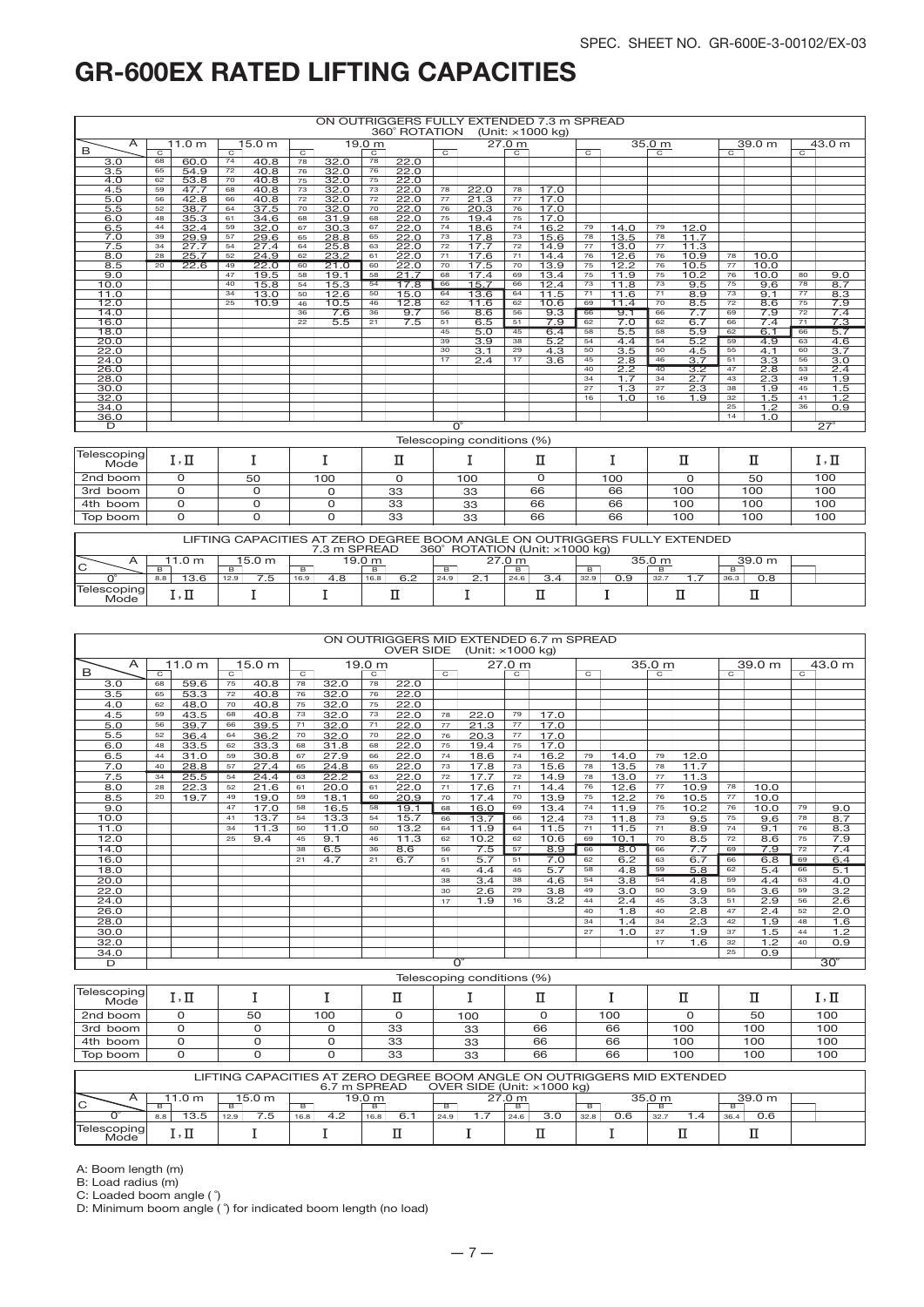|                     |                |                   |                |                   |                |                  |                | <b>OVER SIDE</b> |                | (Unit: ×1000 kg)           |                | ON OUTRIGGERS MID EXTENDED 5.5 m SPREAD |                 |                  |                   |                  |                |                  |                |                  |
|---------------------|----------------|-------------------|----------------|-------------------|----------------|------------------|----------------|------------------|----------------|----------------------------|----------------|-----------------------------------------|-----------------|------------------|-------------------|------------------|----------------|------------------|----------------|------------------|
| $\mathsf{A}$        |                | 11.0 <sub>m</sub> |                | 15.0 <sub>m</sub> |                |                  | 19.0 m         |                  |                |                            | 27.0 m         |                                         |                 |                  | 35.0 <sub>m</sub> |                  |                | 39.0 m           |                | 43.0 m           |
| B                   | $\overline{c}$ |                   | $\overline{c}$ |                   | $\overline{c}$ |                  | $\overline{c}$ |                  | $\overline{c}$ |                            | $\overline{c}$ |                                         | $\overline{c}$  |                  | $\overline{c}$    |                  | $\overline{C}$ |                  | $\overline{C}$ |                  |
| $\overline{3.0}$    | 68             | 55.6              | 74             | 40.8              | 78             | 32.0             | 78             | 22.0             |                |                            |                |                                         |                 |                  |                   |                  |                |                  |                |                  |
| 3.5                 | 65             | 49.4              | 72             | 40.8              | 76             | 32.0             | 76             | 22.0             |                |                            |                |                                         |                 |                  |                   |                  |                |                  |                |                  |
| 4.0                 | 62             | 44.3              | 70             | 40.8              | 75             | 32.0             | 75             | 22.0             |                |                            |                |                                         |                 |                  |                   |                  |                |                  |                |                  |
| 4.5                 | 59             | 40.0              | 68             | 39.5              | 73             | 32.0             | 73             | 22.0             | 78             | 22.0                       | 79             | 17.0                                    |                 |                  |                   |                  |                |                  |                |                  |
| 5.0                 | 56             | 36.3              | 66             | 33.2              | 72             | 29.6             | 71             | 22.0             | 77             | 21.3                       | 77             | 17.0                                    |                 |                  |                   |                  |                |                  |                |                  |
| 5.5                 | 52             | 32.7              | 64             | 28.5              | 70             | 25.5             | 70             | 22.0             | 76             | 20.3                       | 76             | 17.0                                    |                 |                  |                   |                  |                |                  |                |                  |
| 6.0                 | 48             | 28.4              | 62             | 24.9              | 69             | 22.4             | 68             | 22.0             | 75             | 19.4                       | 75             | 17.0                                    |                 |                  |                   |                  |                |                  |                |                  |
| 6.5                 | 44             | 24.2              | 59             | 21.9              | 67             | 19.8             | 66             | 22.0             | 74             | 18.5                       | 74             | 16.2                                    | 79              | 14.0             | 79                | 12.0             |                |                  |                |                  |
| 7.0                 | 40             | 20.8              | 57             | 19.5              | 65             | 17.7             | 65             | 20.4             | 73             | 16.8                       | 73             | 15.6                                    | 78              | 13.5             | 78                | 11.7             |                |                  |                |                  |
| 7.5                 | 34             | 18.1              | 54             | 17.5              | 63             | 15.9             | 63             | 18.5             | 72             | 15.2                       | 72             | 14.9                                    | 77              | 13.0             | 77                | 11.3             |                |                  |                |                  |
| 8.0                 | 28             | 16.0              | 52             | 15.5              | 62             | 14.3             | 61             | 16.9             | 71             | 13.9                       | 71             | 14.4                                    | 76              | 12.6             | 77                | 10.9             | 78             | 10.0             |                |                  |
| 8.5                 | 20             | 14.2              | 50             | 13.7              | 60             | 13.0             | 59             | 15.5             | 70             | 12.8                       | 70             | 13.9                                    | 75              | 12.1             | 76                | 10.5             | 77             | 10.0             |                |                  |
| 9.0                 |                |                   | 47             | 12.3              | 58             | 11.8             | 58             | 14.2             | 68             | 11.7                       | 69             | 13.4                                    | 74              | 11.2             | 75                | 10.2             | 77             | 10.0             | 79             | 9.0              |
| 10.0                |                |                   | 40             | 9.9               | 54             | 9.6              | 54             | 11.8             | 66             | 10.0                       | 66             | 11.6                                    | 73              | 9.7              | 73                | 9.5              | 75             | 9.6              | 78             | 8.7              |
| 11.0                |                |                   | 33             | 8.1               | 50             | 7.8              | 50             | 10.0             | 64             | 8.6                        | 64             | 10.2                                    | 71              | 8.5              | 71                | 8.9              | 74             | 8.9              | 77             | 8.2              |
| 12.0                |                |                   | 24             | 6.7               | 46             | 6.5              | 45             | 8.5              | 61             | 7.5                        | 61             | 8.9                                     | 69              | 7.4              | 70                | 8.5              | 72             | 7.9              | 75             | 7.2              |
| 14.0                |                |                   |                |                   | 36             | 4.4              | 35             | 6.4              | 56             | 5.4                        | 56             | 6.8                                     | 66              | 5.8              | 66                | 6.9              | 69             | 6.3              | 72             | 5.7              |
| 16.0                |                |                   |                |                   | 22             | $\overline{3.0}$ | 21             | $\overline{4.9}$ | 51             | $\overline{4.0}$           | 51             | $\overline{5.3}$                        | 62              | 4.4              | 62                | 5.4              | 65             | 5.0              | 69             | $\overline{4.6}$ |
| 18.0                |                |                   |                |                   |                |                  |                |                  | 45             | $\overline{2.9}$           | 45             | $\overline{4.2}$                        | $\overline{58}$ | $\overline{3.4}$ | 59                | $\overline{4.3}$ | 62             | 3.9              | 66             | $\overline{3.6}$ |
| 20.0                |                |                   |                |                   |                |                  |                |                  | 38             | $\overline{2.1}$           | 37             | $\overline{3.3}$                        | 54              | 2.6              | 55                | 3.5              | 58             | $\overline{3.1}$ | 62             | 2.8              |
| 22.0                |                |                   |                |                   |                |                  |                |                  | 30             | 1.5                        | 29             | 2.7                                     | 49              | 1.9              | 50                | 2.8              | 55             | 2.5              | 59             | 2.1              |
| 24.0                |                |                   |                |                   |                |                  |                |                  | 18             | 0.9                        | 15             | 2.1                                     | 45              | 1.4              | 45                | 2.3              | 51             | 1.9              | 55             | 1.6              |
| 26.0                |                |                   |                |                   |                |                  |                |                  |                |                            |                |                                         | 39              | 0.9              | 40                | 1.8              | 46             | 1.5              | 52             | 1.2              |
| 28.0                |                |                   |                |                   |                |                  |                |                  |                |                            |                |                                         |                 |                  | 34                | 1.5              | 42             | 1.1              |                |                  |
| 30.0                |                |                   |                |                   |                |                  |                |                  |                |                            |                |                                         |                 |                  | 27                | 1.2              |                |                  |                |                  |
| 32.0                |                |                   |                |                   |                |                  |                |                  |                |                            |                |                                         |                 |                  | 16                | 0.9              |                |                  |                |                  |
| D                   |                |                   |                |                   |                |                  | $O^{\circ}$    |                  |                |                            |                |                                         |                 | $26^\circ$       |                   | $O^{\circ}$      |                | $31^\circ$       |                | $43^\circ$       |
|                     |                |                   |                |                   |                |                  |                |                  |                | Telescoping conditions (%) |                |                                         |                 |                  |                   |                  |                |                  |                |                  |
| Telescoping<br>Mode |                | I, II             |                | I                 |                | I                |                | п                |                | I                          |                | п                                       |                 | I                |                   | П                |                | п                |                | $I, \Pi$         |
| 2nd boom            |                | 0                 |                | 50                |                | 100              |                | $\Omega$         |                | 100                        |                | 0                                       |                 | 100              |                   | $\Omega$         |                | 50               |                | 100              |
| 3rd boom            |                | 0                 |                | 0                 |                | 0                |                | 33               |                | 33                         |                | 66                                      |                 | 66               |                   | 100              |                | 100              |                | 100              |
| 4th boom            |                | 0                 |                | $\mathbf 0$       |                | 0                |                | 33               |                | 33                         |                | 66                                      |                 | 66               |                   | 100              |                | 100              |                | 100              |
| Top boom            |                | 0                 |                | 0                 |                | 0                |                | 33               |                | 33                         |                | 66                                      |                 | 66               |                   | 100              |                | 100              |                | 100              |
|                     |                |                   |                |                   |                |                  |                |                  |                |                            |                |                                         |                 |                  |                   |                  |                |                  |                |                  |

|                            |                  |             | 5.5 m SPREAD |             |              | OVER SIDE (Unit: x1000 kg) | LIFTING CAPACITIES AT ZERO DEGREE BOOM ANGLE ON OUTRIGGERS MID EXTENDED |  |
|----------------------------|------------------|-------------|--------------|-------------|--------------|----------------------------|-------------------------------------------------------------------------|--|
| IС                         | 1.0 <sub>m</sub> | 15.0 m      | R            | 19.0 m<br>в | <sub>B</sub> | 27.0 m                     | 35.0 <sub>m</sub>                                                       |  |
|                            | 2.5<br>8.8       | 5.6<br>12.9 | 2.5<br>16.9  | 4.5<br>16.8 | 0.7<br>24.9  | 2.0<br>24.5                | 0.6<br>32.8                                                             |  |
| <b>Telescoping</b><br>Mode |                  |             |              |             |              |                            |                                                                         |  |

|                    |                |        |                |                  |    |      |                | ON OUTRIGGERS MIN EXTENDED 2.7 m SPREAD |    |                            |        |                  |    |                  |                   |                  |                |                   |                |                  |
|--------------------|----------------|--------|----------------|------------------|----|------|----------------|-----------------------------------------|----|----------------------------|--------|------------------|----|------------------|-------------------|------------------|----------------|-------------------|----------------|------------------|
|                    |                |        |                |                  |    |      |                | <b>OVER SIDE</b>                        |    | (Unit: $\times$ 1000 kg)   |        |                  |    |                  |                   |                  |                |                   |                |                  |
| A                  |                | 11.0 m |                | 15.0 m           |    |      | 19.0m          |                                         |    |                            | 27.0 m |                  |    |                  | 35.0 <sub>m</sub> |                  |                | 39.0 <sub>m</sub> |                | 43.0 m           |
| В                  | $\overline{c}$ |        | $\overline{C}$ |                  | ਨ  |      | $\overline{c}$ |                                         | ਨ  |                            |        |                  | ਨ  |                  | $\overline{C}$    |                  | $\overline{C}$ |                   | $\overline{C}$ |                  |
| 3.0                | 68             | 26.3   | 74             | 22.3             | 78 | 19.3 | 78             | 22.0                                    |    |                            |        |                  |    |                  |                   |                  |                |                   |                |                  |
| 3.5                | 65             | 21.4   | 72             | 18.3             | 76 | 16.0 | 76             | 18.7                                    |    |                            |        |                  |    |                  |                   |                  |                |                   |                |                  |
| $\overline{4.0}$   | 62             | 17.8   | 70             | 15.4             | 75 | 13.5 | 75             | 16.1                                    |    |                            |        |                  |    |                  |                   |                  |                |                   |                |                  |
| 4.5                | 59             | 15.0   | 68             | 13.1             | 73 | 11.5 | 73             | 14.0                                    | 78 | 10.9                       | 78     | 12.5             |    |                  |                   |                  |                |                   |                |                  |
| 5.0                | 55             | 12.9   | 66             | 11.3             | 72 | 9.9  | 71             | 12.3                                    | 77 | 9.5                        | 77     | 11.1             |    |                  |                   |                  |                |                   |                |                  |
| 5.5                | 52             | 11.2   | 64             | 9.8              | 70 | 8.6  | 69             | 10.9                                    | 76 | 8.4                        | 76     | 10.0             |    |                  |                   |                  |                |                   |                |                  |
| 6.0                | 48             | 9.8    | 61             | 8.5              | 68 | 7.5  | 68             | 9.8                                     | 75 | 7.5                        | 75     | 9.0              |    |                  |                   |                  |                |                   |                |                  |
| 6.5                | 44             | 8.6    | 59             | 7.4              | 67 | 6.6  | 66             | 8.8                                     | 74 | 6.7                        | 74     | 8.2              | 78 | 6.4              | 79                | 7.5              |                |                   |                |                  |
| 7.0                | 40             | 7.6    | 57             | 6.5              | 65 | 5.7  | 64             | 7.9                                     | 73 | 6.0                        | 72     | 7.4              | 77 | 5.8              | 78                | 6.9              |                |                   |                |                  |
| 7.5                | 34             | 6.6    | 55             | 5.7              | 63 | 5.0  | 63             | 7.1                                     | 71 | 5.3                        | 71     | 6.8              | 76 | 5.2              | 77                | 6.3              |                |                   |                |                  |
| 8.0                | 28             | 5.7    | 52             | 5.0              | 61 | 4.3  | 61             | 6.5                                     | 70 | 4.8                        | 70     | 6.2              | 75 | 4.7              | 76                | 5.8              | 77             | 5.1               |                |                  |
| 8.5                | 19             | 5.0    | 49             | 4.4              | 59 | 3.8  | 59             | 5.9                                     | 69 | 4.3                        | 69     | 5.7              | 75 | 4.3              | 75                | 5.4              | 77             | 4.7               |                |                  |
| 9.0                |                |        | 47             | $\overline{3.9}$ | 58 | 3.3  | 57             | 5.3                                     | 68 | 3.8                        | 68     | 5.3              | 74 | $\overline{3.9}$ | 74                | 5.0              | 76             | 4.3               | 78             | 3.8              |
| 10.0               |                |        | 41             | 2.9              | 54 | 2.4  | 53             | 4.4                                     | 66 | 3.1                        | 65     | 4.5              | 72 | $\overline{3.2}$ | 72                | 4.3              | 74             | $\overline{3.7}$  | 76             | $\overline{3.2}$ |
| 11.0               |                |        | 33             | 2.2              | 49 | 1.7  | 49             | $\overline{3.7}$                        | 63 | 2.4                        | 63     | $\overline{3.8}$ | 70 | 2.6              | 71                | $\overline{3.7}$ | 73             | 3.1               | 75             | 2.6              |
| 12.0               |                |        | 25             | 1.5              | 45 | 1.1  | 45             | $\overline{3.1}$                        | 61 | 1.9                        | 60     | $\overline{3.2}$ | 69 | 2.1              | 69                | $\overline{3.2}$ | 71             | 2.6               | 73             | 2.2              |
| 14.0               |                |        |                |                  |    |      | 35             | 2.0                                     | 56 | 1.0                        | 55     | 2.3              | 65 | 1.3              | 65                | 2.3              | 68             | 1.8               | 70             | 1.4              |
| 16.0               |                |        |                |                  |    |      | 20             | 1.3                                     |    |                            | 49     | 1.6              |    |                  | 62                | 1.7              | 64             | 1.2               |                |                  |
| 18.0               |                |        |                |                  |    |      |                |                                         |    |                            | 38     | 1.1              |    |                  | 58                | 1.2              |                |                   |                |                  |
| D                  |                |        | $0^{\circ}$    |                  |    | 21°  |                | $\overline{0}$ °                        |    | $44^{\circ}$               |        | $27^\circ$       |    | $57^\circ$       |                   | 49°              |                | $57^\circ$        |                | $64^\circ$       |
|                    |                |        |                |                  |    |      |                |                                         |    | Telescoping conditions (%) |        |                  |    |                  |                   |                  |                |                   |                |                  |
| والمغامر والمراجعة |                |        |                |                  |    |      |                |                                         |    |                            |        |                  |    |                  |                   |                  |                |                   |                |                  |

| Telescoping<br>Mode <sup>®</sup> | $\mathbf{\tau}$<br>1, 11 |    |     |    |     |    |     |     |     |     |
|----------------------------------|--------------------------|----|-----|----|-----|----|-----|-----|-----|-----|
| 2nd boom                         |                          | 50 | 100 |    | 100 |    | 100 |     | 50  | 100 |
| 3rd boom                         |                          |    |     | 33 | 33  | 66 | 66  | 100 | 100 | 100 |
| 4th boom                         |                          |    |     | 33 | 33  | 66 | 66  | 100 | 100 | 100 |
| Top boom                         |                          |    |     | 33 | 33  | 66 | 66  | 100 | 100 | 100 |
|                                  |                          |    |     |    |     |    |     |     |     |     |

|                     |            |             |              |                            | LIFTING CAPACITIES AT ZERO DEGREE BOOM ANGLE ON OUTRIGGERS MIN EXTENDED |  |  |
|---------------------|------------|-------------|--------------|----------------------------|-------------------------------------------------------------------------|--|--|
|                     |            |             | 2.7 m SPREAD | OVER SIDE (Unit: x1000 kg) |                                                                         |  |  |
|                     | 1.0 m      | 15.0 m      | 19.0 m       |                            |                                                                         |  |  |
| ΙC                  |            |             | B            |                            |                                                                         |  |  |
|                     | 8.7<br>4.5 | 0.9<br>12.9 | ۰. ۱<br>16.7 |                            |                                                                         |  |  |
| Telescopina<br>Mode | <b>TT</b>  |             |              |                            |                                                                         |  |  |

A: Boom length (m)

B: Load radius (m)

C: Loaded boom angle ( ˚)

D: Minimum boom angle ( ˚) for indicated boom length (no load)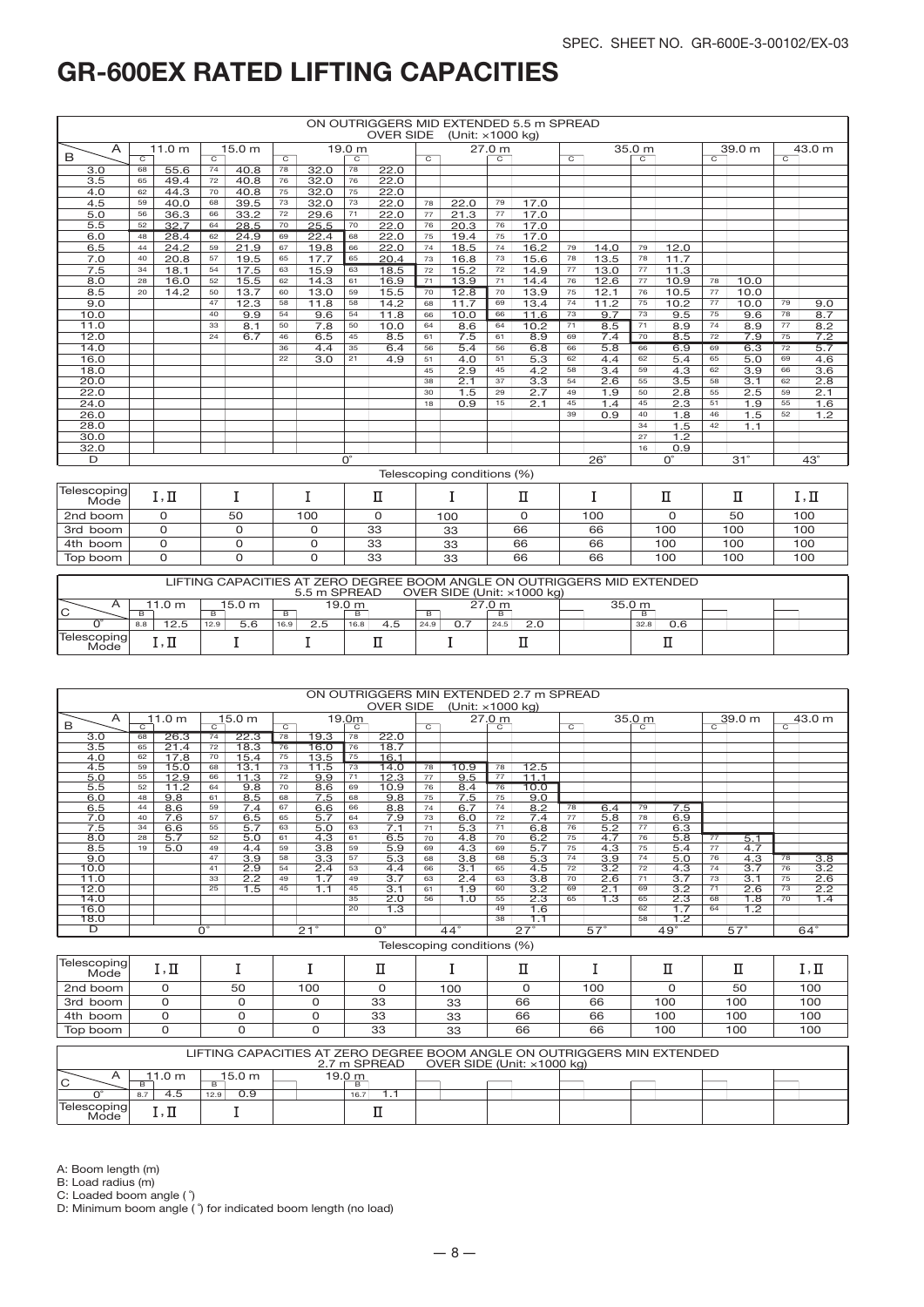1.8 1.8 1.7 1.7 1.7 1.6 1.6 1.5 1.4 1.4 1.3 1.3 1.3 1.2 1.0

# GR-600EX RATED LIFTING CAPACITIES

|    |      |                    |         |                        |         | ON OUTRIGGERS FULLY EXTENDED 7.3m SPREAD<br>360° ROTATION | (Unit: $\times$ 1000 $kg$ ) |      |                   |
|----|------|--------------------|---------|------------------------|---------|-----------------------------------------------------------|-----------------------------|------|-------------------|
|    |      |                    |         | 43.0m Boom + 10.1m Jib |         |                                                           |                             |      |                   |
| C  |      | $3.5^{\circ}$ Tilt | 25°Tilt |                        | 45°Tilt |                                                           | C                           |      | $3.5^{\circ}$ Til |
|    | R    | W                  | R       | W                      | R       | W                                                         |                             | R    |                   |
| 80 | 10.1 | 4.2                | 13.4    | 3.5                    | 15.7    | 2.9                                                       | 80                          | 11.6 |                   |
| 79 | 11.0 | 4.2                | 14.4    | 3.3                    | 16.6    | 2.9                                                       | 79                          | 12.9 |                   |
| 78 | 12.2 | 4.2                | 15.2    | 3.2                    | 17.5    | 2.8                                                       | 78                          | 13.9 |                   |
| 77 | 13.1 | 4.1                | 16.3    | 3.1                    | 18.3    | 2.7                                                       | 77                          | 15.0 |                   |
| 76 | 14.0 | 3.9                | 17.1    | 3.0                    | 19.2    | 2.7                                                       | 76                          | 16.2 |                   |
| 75 | 14.9 | 3.8                | 18.1    | 3.0                    | 20.1    | 2.6                                                       | 75                          | 17.3 |                   |
| 73 | 16.8 | 3.5                | 20.0    | 2.8                    | 21.7    | 2.5                                                       | 73                          | 19.4 |                   |
| 70 | 19.5 | 3.2                | 22.6    | 2.6                    | 24.1    | 2.3                                                       | 70                          | 22.7 |                   |
| 68 | 21.3 | 3.0                | 24.2    | 2.5                    | 25.7    | 2.3                                                       | 68                          | 24.5 |                   |
| 65 | 23.9 | 2.8                | 26.6    | 2.3                    | 27.9    | 2.2                                                       | 65                          | 27.6 |                   |
| 63 | 25.5 | 2.7                | 28.2    | 2.3                    | 29.4    | 2.1                                                       | 63                          | 29.3 |                   |
| 60 | 27.8 | 2.2                | 30.3    | 1.9                    | 31.3    | 1.8                                                       | 60                          | 32.2 |                   |
| 58 | 29.3 | 1.9                | 31.6    | 1.6                    | 32.6    | 1.5                                                       | 58                          | 33.8 |                   |
| 55 | 31.2 | 1.4                | 33.6    | 1.3                    | 34.4    | 1.2                                                       |                             |      |                   |
| 53 | 32.6 | 1.2                | 34.9    | 1.1                    | 35.5    | 1.0                                                       |                             |      |                   |
| 50 | 34.5 | 0.9                |         |                        |         |                                                           |                             |      |                   |

|     |          |         |                        |         | <b>UUU NUTATIUN</b> | JUIIII. A IUUUNY |      |          |         |                        |         |     |
|-----|----------|---------|------------------------|---------|---------------------|------------------|------|----------|---------|------------------------|---------|-----|
|     |          |         | 43.0m Boom + 10.1m Jib |         |                     |                  |      |          |         | 43.0m Boom + 17.7m Jib |         |     |
|     | 3.5°Tilt | 25°Tilt |                        | 45°Tilt |                     | C                |      | 3.5°Tilt | 25°Tilt |                        | 45°Tilt |     |
| R   | W        | R       | W                      | R       | W                   |                  | R    | W        | R       | W                      | R       | W   |
| .1  | 4.2      | 13.4    | 3.5                    | 15.7    | 2.9                 | 80               | 11.6 | 2.6      | 17.5    | 2.1                    | 21.7    | 1.7 |
| 0.1 | 4.2      | 14.4    | 3.3                    | 16.6    | 2.9                 | 79               | 12.9 | 2.6      | 18.5    | 2.0                    | 22.6    | 1.7 |
| 2.2 | 4.2      | 15.2    | 3.2                    | 17.5    | 2.8                 | 78               | 13.9 | 2.6      | 19.8    | 2.0                    | 23.6    | 1.6 |
| 3.1 | 4.1      | 16.3    | 3.1                    | 18.3    | 2.7                 | 77               | 15.0 | 2.6      | 20.6    | 1.9                    | 24.5    | 1.6 |
| 4.0 | 3.9      | 17.1    | 3.0                    | 19.2    | 2.7                 | 76               | 16.2 | 2.5      | 21.7    | 1.9                    | 25.4    | 1.6 |
| 1.9 | 3.8      | 18.1    | 3.0                    | 20.1    | 2.6                 | 75               | 17.3 | 2.4      | 22.8    | 1.8                    | 26.3    | 1.5 |
| 8.6 | 3.5      | 20.0    | 2.8                    | 21.7    | 2.5                 | 73               | 19.4 | 2.3      | 24.7    | 1.7                    | 28.0    | 1.5 |
| 9.5 | 3.2      | 22.6    | 2.6                    | 24.1    | 2.3                 | 70               | 22.7 | 2.1      | 27.7    | 1.6                    | 30.5    | 1.4 |
| 1.3 | 3.0      | 24.2    | 2.5                    | 25.7    | 2.3                 | 68               | 24.5 | 2.0      | 29.4    | 1.5                    | 32.0    | 1.3 |
| 3.9 | 2.8      | 26.6    | 2.3                    | 27.9    | 2.2                 | 65               | 27.6 | 1.8      | 32.2    | 1.4                    | 34.4    | 1.3 |
| 5.5 | 2.7      | 28.2    | 2.3                    | 29.4    | 2.1                 | 63               | 29.3 | 1.7      | 33.8    | 1.4                    | 35.8    | 1.2 |
| 7.8 | 2.2      | 30.3    | 1.9                    | 31.3    | 1.8                 | 60               | 32.2 | 1.4      | 36.4    | 1.2                    | 37.9    | 1.0 |
| 9.3 | 1.9      | 31.6    | 1.6                    | 32.6    | 1.5                 | 58               | 33.8 | 1.2      | 37.7    | 0.9                    |         |     |
| 1.2 | 1.4      | 33.6    | 1.3                    | 34.4    | 1.2                 |                  |      |          |         |                        |         |     |
| .   |          |         |                        |         |                     |                  |      |          |         |                        |         |     |

|    |      |                                             |      |         |         | ON OUTRIGGERS FULLY EXTENDED 7.3m SPREAD<br>360° ROTATION | (Unit: ×1000kg) |      |                                             |      |         |         |     |
|----|------|---------------------------------------------|------|---------|---------|-----------------------------------------------------------|-----------------|------|---------------------------------------------|------|---------|---------|-----|
|    |      | 39.0m Boom(telescoping mode II) + 10.1m Jib |      |         |         |                                                           |                 |      | 39.0m Boom(telescoping mode II) + 17.7m Jib |      |         |         |     |
| C  |      | 3.5°Tilt                                    |      | 25°Tilt | 45°Tilt |                                                           | С               |      | 3.5°Tilt                                    |      | 25°Tilt | 45°Tilt |     |
|    | R    | W                                           | R    | W       | R       | W                                                         |                 | R    | W                                           | R    | W       | R       | W   |
| 80 | 9.5  | 4.6                                         | 13.1 | 3.8     | 15.5    | 3.2                                                       | 80              | 10.9 | 2.8                                         | 17.2 | 2.3     | 21.1    | 1.3 |
| 79 | 10.5 | 4.6                                         | 13.9 | 3.6     | 16.2    | 3.1                                                       | 79              | 12.0 | 2.8                                         | 18.2 | 2.2     | 21.9    | 1.3 |
| 78 | 11.4 | 4.6                                         | 14.8 | 3.5     | 17.1    | 3.0                                                       | 78              | 13.1 | 2.8                                         | 19.0 | 2.1     | 22.8    | 1.  |
| 77 | 12.5 | 4.5                                         | 15.8 | 3.4     | 17.9    | 2.9                                                       | 77              | 14.4 | 2.8                                         | 20.0 | 2.1     | 23.7    | 1.  |
| 76 | 13.3 | 4.4                                         | 16.6 | 3.3     | 18.6    | 2.9                                                       | 76              | 15.3 | 2.7                                         | 20.9 | 2.0     | 24.4    | 1.  |
| 75 | 14.2 | 4.2                                         | 17.4 | 3.2     | 19.5    | 2.8                                                       | 75              | 16.4 | 2.7                                         | 21.9 | 1.9     | 25.4    | 1.0 |
| 73 | 15.9 | 3.9                                         | 19.1 | 3.1     | 21.0    | 2.7                                                       | 73              | 18.3 | 2.5                                         | 23.7 | 1.8     | 26.9    | 1.0 |
| 70 | 18.4 | 3.6                                         | 21.5 | 2.8     | 23.2    | 2.5                                                       | 70              | 21.3 | 2.3                                         | 26.3 | 1.7     | 29.2    | 1.5 |
| 68 | 20.1 | 3.4                                         | 23.0 | 2.7     | 24.7    | 2.4                                                       | 68              | 23.1 | 2.2                                         | 28.1 | 1.6     | 30.7    | 1.4 |
| 65 | 22.5 | 3.1                                         | 25.3 | 2.6     | 26.5    | 2.3                                                       | 65              | 26.0 | 2.0                                         | 30.7 | 1.5     | 32.9    | 1.4 |
| 63 | 24.0 | 3.0                                         | 26.7 | 2.5     | 27.9    | 2.3                                                       | 63              | 27.8 | 1.9                                         | 32.4 | 1.5     | 34.4    | 1.: |
| 60 | 26.3 | 2.8                                         | 28.6 | 2.3     | 29.6    | 2.2                                                       | 60              | 30.1 | 1.8                                         | 34.4 | 1.4     | 36.3    | 1.3 |
| 58 | 27.8 | 2.7                                         | 30.2 | 2.3     | 31.1    | 2.1                                                       | 58              | 32.1 | 1.7                                         | 36.2 | 1.4     | 37.6    | 1.  |
| 55 | 29.8 | 2.3                                         | 32.0 | 2.0     | 32.8    | 1.9                                                       | 55              | 34.4 | 1.5                                         | 38.3 | 1.3     | 39.7    | 1.2 |
| 53 | 31.0 | 2.0                                         | 33.1 | 1.8     | 33.8    | 1.7                                                       | 53              | 35.8 | 1.3                                         | 39.6 | 1.1     | 40.6    | 1.0 |
| 50 | 32.8 | 1.7                                         | 34.8 | 1.5     | 35.3    | 1.5                                                       | 50              | 37.9 | 1.1                                         | 41.4 | 0.9     |         |     |

1.3 1.1

39.2

48

0.9

|    |      |          |         |                                          |              |               | ON OUTRIGGERS FULLY EXTENDED 7.3m SPREAD |      |          |         |     |                                          |     |
|----|------|----------|---------|------------------------------------------|--------------|---------------|------------------------------------------|------|----------|---------|-----|------------------------------------------|-----|
|    |      |          |         |                                          |              | 360° ROTATION | (Unit: ×1000ka)                          |      |          |         |     |                                          |     |
|    |      |          |         | 35m Boom(telescoping mode I) + 10.1m Jib |              |               |                                          |      |          |         |     | 35m Boom(telescoping mode I) + 17.7m Jib |     |
| C  |      | 3.5°Tilt | 25°Tilt |                                          |              | 45°Tilt       | C                                        |      | 3.5°Tilt | 25°Tilt |     | 45°Tilt                                  |     |
|    | R    | W        | R       | W                                        | $\mathsf{R}$ | W             |                                          | R    | W        | R       | W   | R                                        | W   |
| 80 | 8.1  | 5.6      | 11.7    | 4.5                                      | 14.0         | 3.7           | 80                                       | 9.6  | 3.2      | 15.8    | 2.6 | 20.1                                     | 2.1 |
| 79 | 9.1  | 5.6      | 12.4    | 4.4                                      | 14.7         | 3.6           | 79                                       | 10.5 | 3.2      | 16.7    | 2.6 | 20.8                                     | 1.9 |
| 78 | 9.9  | 5.6      | 13.2    | 4.3                                      | 15.3         | 3.6           | 78                                       | 11.5 | 3.2      | 17.6    | 2.5 | 21.6                                     | 1.9 |
| 77 | 10.7 | 5.6      | 14.0    | 4.2                                      | 16.1         | 3.5           | 77                                       | 12.5 | 3.2      | 18.3    | 2.4 | 22.4                                     | 1.9 |
| 76 | 11.5 | 5.5      | 14.8    | 4.0                                      | 16.8         | 3.4           | 76                                       | 13.5 | 3.2      | 19.4    | 2.4 | 23.2                                     | 1.9 |
| 75 | 12.4 | 5.3      | 15.5    | 3.9                                      | 17.5         | 3.4           | 75                                       | 14.4 | 3.2      | 20.1    | 2.3 | 24.0                                     | 1.9 |
| 73 | 13.9 | 5.0      | 16.9    | 3.7                                      | 18.9         | 3.2           | 73                                       | 16.3 | 3.1      | 21.9    | 2.2 | 25.5                                     | 1.9 |
| 70 | 16.2 | 4.6      | 19.1    | 3.5                                      | 20.8         | 3.1           | 70                                       | 19.0 | 2.9      | 24.5    | 2.1 | 27.7                                     | 1.8 |
| 68 | 17.8 | 4.3      | 20.6    | 3.4                                      | 22.1         | 3.0           | 68                                       | 20.7 | 2.7      | 26.0    | 2.0 | 29.1                                     | 1.7 |
| 65 | 19.9 | 4.0      | 22.6    | 3.2                                      | 24.0         | 2.9           | 65                                       | 23.2 | 2.5      | 28.3    | 1.9 | 31.1                                     | 1.7 |
| 63 | 21.3 | 3.8      | 24.0    | 3.1                                      | 25.2         | 2.8           | 63                                       | 24.9 | 2.4      | 29.8    | 1.8 | 32.3                                     | 1.6 |
| 60 | 23.4 | 3.6      | 25.8    | 2.9                                      | 26.9         | 2.7           | 60                                       | 27.3 | 2.2      | 31.8    | 1.7 | 34.2                                     | 1.6 |
| 58 | 24.6 | 3.2      | 27.8    | 2.8                                      | 28.1         | 2.6           | 58                                       | 28.9 | 2.1      | 33.3    | 1.7 | 35.4                                     | 1.5 |
| 55 | 26.4 | 2.6      | 28.7    | 2.3                                      | 29.6         | 2.2           | 55                                       | 30.9 | 1.8      | 35.1    | 1.5 | 37.0                                     | 1.3 |
| 53 | 27.5 | 2.3      | 29.7    | 2.1                                      | 30.5         | 1.9           | 53                                       | 32.5 | 1.5      | 36.4    | 1.3 | 38.0                                     | 1.2 |
| 50 | 29.3 | 1.9      | 31.4    | 1.7                                      | 32.0         | 1.6           | 50                                       | 34.7 | 1.2      | 38.2    | 1.0 | 39.5                                     | 0.9 |
| 48 | 30.4 | 1.7      | 32.3    | 1.5                                      | 32.8         | 1.5           | 48                                       | 36.0 | 1.0      | 39.2    | 0.9 |                                          |     |
| 45 | 32.0 | 1.4      | 33.7    | 1.3                                      | 34.1         | 1.2           |                                          |      |          |         |     |                                          |     |
| 43 | 33.0 | 1.2      | 34.6    | 1.1                                      |              |               |                                          |      |          |         |     |                                          |     |
| 40 | 34.5 | 1.0      | 35.9    | 0.9                                      |              |               |                                          |      |          |         |     |                                          |     |

C: boom angle (  $\degree$ )

35.3

38

33.9 35.6 36.7 38.1

1.5 1.2 1.1 0.9 35.8 37.0 38.2

1.4 1.1 1.0

36.2 37.6

R: Load radius (m)

W: Rated lifting capacity (Unit: ×1,000 kg)

0.9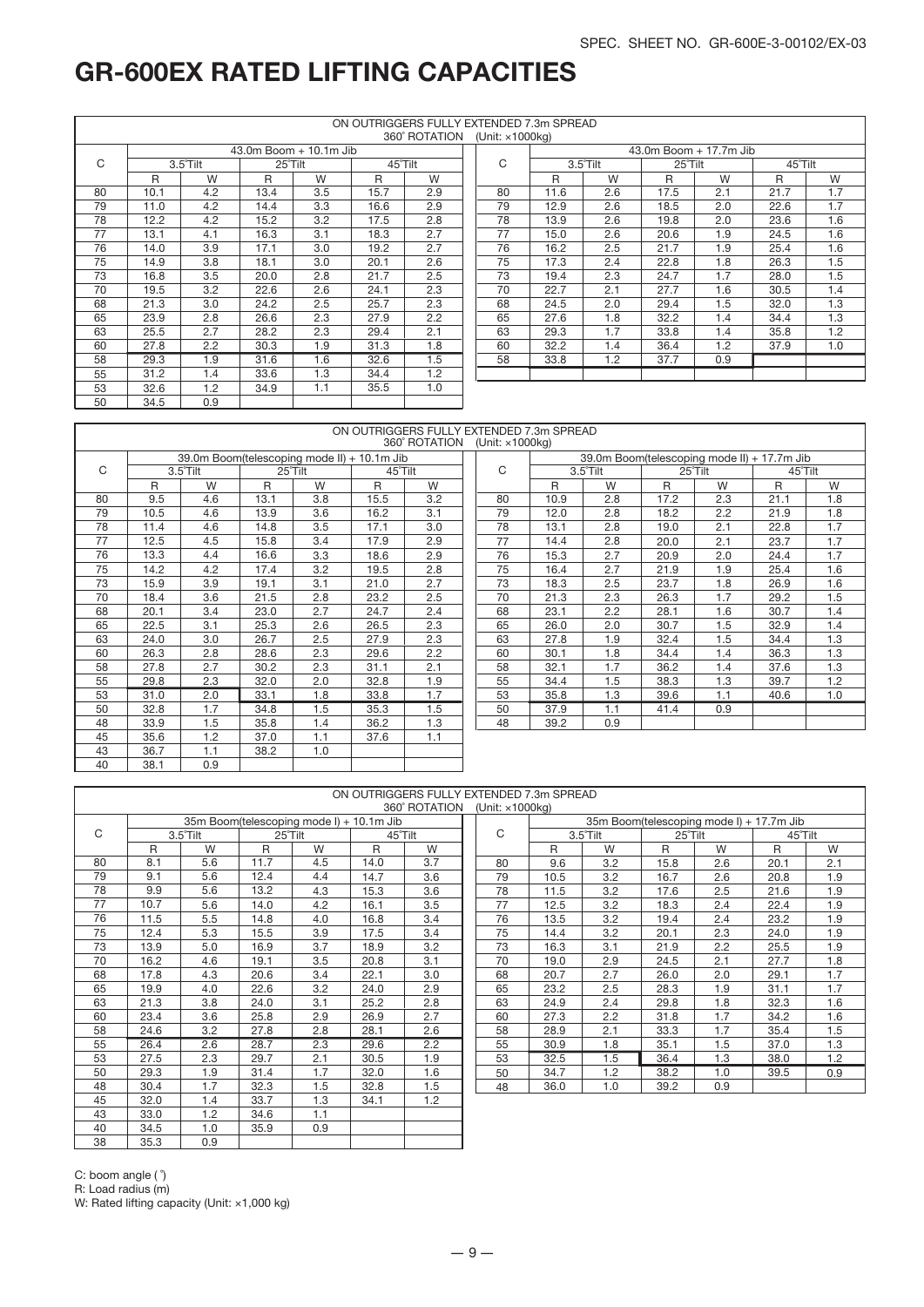1.8 1.8 1.7 1.7 1.7 1.6 1.6 1.5 1.4 1.4 1.3 1.3 1.2 0.9

# GR-600EX RATED LIFTING CAPACITIES

|    |      |                  |      |                                  |      | ON OUTRIGGERS MID EXTENDED 6.7 m SPREAD<br>OVER SIDE (Unit: x1000 kg) |    |      |               |
|----|------|------------------|------|----------------------------------|------|-----------------------------------------------------------------------|----|------|---------------|
|    |      |                  |      | $43.0 - m$ Boom $+ 10.1 - m$ Jib |      |                                                                       |    |      |               |
| C  |      | $3.5^\circ$ Tilt |      | 25° Tilt                         |      | 45° Tilt                                                              | C  |      | $3.5^\circ$ T |
|    | R    | W                | R    | W                                | R    | W                                                                     |    | R    |               |
| 80 | 9.9  | 4.2              | 13.4 | 3.5                              | 15.8 | 2.9                                                                   | 80 | 11.5 |               |
| 79 | 11.0 | 4.2              | 14.3 | 3.3                              | 16.7 | 2.9                                                                   | 79 | 12.7 |               |
| 78 | 12.1 | 4.2              | 15.3 | 3.2                              | 17.6 | 2.8                                                                   | 78 | 14.0 |               |
| 77 | 13.1 | 4.1              | 16.3 | 3.1                              | 18.4 | 2.7                                                                   | 77 | 15.1 |               |
| 76 | 14.0 | 3.9              | 17.2 | 3.0                              | 19.4 | 2.7                                                                   | 76 | 16.2 |               |
| 75 | 15.0 | 3.8              | 18.2 | 3.0                              | 20.0 | 2.6                                                                   | 75 | 17.3 |               |
| 73 | 16.8 | 3.5              | 19.9 | 2.8                              | 21.9 | 2.5                                                                   | 73 | 19.4 |               |
| 70 | 19.5 | 3.2              | 22.6 | 2.6                              | 24.1 | 2.3                                                                   | 70 | 22.6 |               |
| 68 | 21.2 | 3.0              | 24.2 | 2.5                              | 25.7 | 2.3                                                                   | 68 | 24.7 |               |
| 65 | 23.8 | 2.8              | 26.6 | 2.3                              | 28.0 | 2.2                                                                   | 65 | 27.5 |               |
| 63 | 25.4 | 2.4              | 28.0 | 2.0                              | 29.3 | 1.9                                                                   | 63 | 29.1 |               |
| 60 | 27.4 | 1.8              | 30.0 | 1.6                              | 31.1 | 1.5                                                                   | 60 | 31.7 |               |
| 58 | 29.1 | 1.5              | 31.5 | 1.3                              | 32.5 | 1.2                                                                   | 58 | 33.4 |               |
| 55 | 31.2 | 1.1              | 33.5 | 1.0                              | 34.3 | 0.9                                                                   |    |      |               |
| 53 | 32.6 | 0.9              |      |                                  |      |                                                                       |    |      |               |

|        |           |         |                          |               | <b>UVER SIDE</b> | (UTIIL: X TUUU KY) |      |           |      |                          |      |          |
|--------|-----------|---------|--------------------------|---------------|------------------|--------------------|------|-----------|------|--------------------------|------|----------|
|        |           |         | 43.0-m Boom + 10.1-m Jib |               |                  |                    |      |           |      | 43.0-m Boom + 17.7-m Jib |      |          |
|        | 3.5° Tilt |         | 25° Tilt                 |               | 45° Tilt         | C                  |      | 3.5° Tilt |      | 25° Tilt                 |      | 45° Tilt |
| R      | W         | R       | W                        | R             | W                |                    | R    | W         | R    | W                        | R    | W        |
| 9.9    | 4.2       | 13.4    | 3.5                      | 15.8          | 2.9              | 80                 | 11.5 | 2.6       | 17.9 | 2.1                      | 21.9 | 1.7      |
| 1.0    | 4.2       | 14.3    | 3.3                      | 16.7          | 2.9              | 79                 | 12.7 | 2.6       | 18.6 | 2.0                      | 22.8 | 1.7      |
| 2.1    | 4.2       | 15.3    | 3.2                      | 17.6          | 2.8              | 78                 | 14.0 | 2.6       | 19.8 | 2.0                      | 23.7 | 1.6      |
| 3.1    | 4.1       | 16.3    | 3.1                      | 18.4          | 2.7              | 77                 | 15.1 | 2.6       | 20.7 | 1.9                      | 24.5 | 1.6      |
| 4.0    | 3.9       | 17.2    | 3.0                      | 19.4          | 2.7              | 76                 | 16.2 | 2.5       | 21.7 | 1.9                      | 25.4 | 1.6      |
| 5.0    | 3.8       | 18.2    | 3.0                      | 20.0          | 2.6              | 75                 | 17.3 | 2.4       | 22.8 | 1.8                      | 26.3 | 1.5      |
| 6.8    | 3.5       | 19.9    | 2.8                      | 21.9          | 2.5              | 73                 | 19.4 | 2.3       | 24.7 | 1.7                      | 27.9 | 1.5      |
| 9.5    | 3.2       | 22.6    | 2.6                      | 24.1          | 2.3              | 70                 | 22.6 | 2.1       | 27.6 | 1.6                      | 30.4 | 1.4      |
| 1.2    | 3.0       | 24.2    | 2.5                      | 25.7          | 2.3              | 68                 | 24.7 | 2.0       | 29.5 | 1.5                      | 32.1 | 1.3      |
| 3.8    | 2.8       | 26.6    | 2.3                      | 28.0          | 2.2              | 65                 | 27.5 | 1.8       | 32.1 | 1.4                      | 34.2 | 1.3      |
| 5.4    | 2.4       | 28.0    | 2.0                      | 29.3          | 1.9              | 63                 | 29.1 | 1.5       | 33.7 | 1.2                      | 35.7 | 1.1      |
| 7.4    | 1.8       | 30.0    | 1.6                      | 31.1          | 1.5              | 60                 | 31.7 | 1.1       | 36.1 | 0.9                      |      |          |
| 9.1    | 1.5       | 31.5    | 1.3                      | 32.5          | 1.2              | 58                 | 33.4 | 0.9       |      |                          |      |          |
| $\sim$ | $\sim$    | $- - -$ | $\sim$                   | $\sim$ $\sim$ | $\sim$ $\sim$    |                    |      |           |      |                          |      |          |

|    |      |                                                |      |          |      |                  | ON OUTRIGGERS MID EXTENDED 6.7 m SPREAD |      |                  |      |                                                |      |          |
|----|------|------------------------------------------------|------|----------|------|------------------|-----------------------------------------|------|------------------|------|------------------------------------------------|------|----------|
|    |      |                                                |      |          |      | <b>OVER SIDE</b> | (Unit: ×1000 kg)                        |      |                  |      |                                                |      |          |
|    |      | 39.0-m Boom (telescoping mode II) + 10.1-m Jib |      |          |      |                  |                                         |      |                  |      | 39.0-m Boom (telescoping mode II) + 17.7-m Jib |      |          |
| C  |      | $3.5^\circ$ Tilt                               |      | 25° Tilt |      | 45° Tilt         | C                                       |      | $3.5^\circ$ Tilt |      | 25° Tilt                                       |      | 45° Tilt |
|    | R    | W                                              | R    | W        | R    | W                |                                         | R    | W                | R    | W                                              | R    | W        |
| 80 | 9.5  | 4.6                                            | 13.0 | 3.8      | 15.4 | 3.2              | 80                                      | 11.0 | 2.8              | 17.1 | 2.3                                            | 21.1 | 1.8      |
| 79 | 10.5 | 4.6                                            | 13.8 | 3.6      | 16.1 | 3.1              | 79                                      | 12.1 | 2.8              | 17.9 | 2.2                                            | 22.0 | 1.8      |
| 78 | 11.4 | 4.6                                            | 14.7 | 3.5      | 17.0 | 3.0              | 78                                      | 13.2 | 2.8              | 19.0 | 2.1                                            | 22.8 | 1.7      |
| 77 | 12.4 | 4.5                                            | 15.6 | 3.4      | 17.9 | 2.9              | 77                                      | 14.3 | 2.8              | 19.9 | 2.1                                            | 23.6 | 1.7      |
| 76 | 13.4 | 4.4                                            | 16.6 | 3.3      | 18.8 | 2.9              | 76                                      | 15.5 | 2.7              | 21.0 | 2.0                                            | 24.5 | 1.       |
| 75 | 14.2 | 4.2                                            | 17.4 | 3.2      | 19.5 | 2.8              | 75                                      | 16.4 | 2.7              | 21.9 | 1.9                                            | 25.3 | 1.6      |
| 73 | 16.0 | 3.9                                            | 19.1 | 3.1      | 20.9 | 2.7              | 73                                      | 18.4 | 2.5              | 23.8 | 1.8                                            | 27.0 | 1.6      |
| 70 | 18.5 | 3.6                                            | 21.4 | 2.8      | 23.1 | 2.5              | 70                                      | 21.4 | 2.3              | 26.4 | 1.7                                            | 29.2 | 1.5      |
| 68 | 20.1 | 3.4                                            | 23.1 | 2.7      | 24.4 | 2.4              | 68                                      | 23.2 | 2.2              | 28.1 | 1.6                                            | 30.7 | 1.4      |
| 65 | 22.5 | 3.1                                            | 25.2 | 2.6      | 26.6 | 2.3              | 65                                      | 26.0 | 2.0              | 30.5 | 1.5                                            | 32.8 | 1.4      |
| 63 | 24.0 | 3.0                                            | 26.8 | 2.5      | 27.8 | 2.3              | 63                                      | 27.8 | 1.9              | 32.3 | 1.5                                            | 34.2 | 1.3      |
| 60 | 26.3 | 2.7                                            | 28.9 | 2.3      | 29.7 | 2.2              | 60                                      | 30.3 | 1.8              | 34.7 | 1.4                                            | 36.4 | 1.3      |
| 58 | 27.5 | 2.4                                            | 29.9 | 2.1      | 30.9 | 2.0              | 58                                      | 31.8 | 1.6              | 36.1 | 1.3                                            | 37.7 | 1.2      |
| 55 | 29.5 | 1.9                                            | 31.8 | 1.7      | 32.6 | 1.6              | 55                                      | 34.1 | 1.3              | 38.1 | 1.0                                            | 39.4 | 0.9      |
| 53 | 30.8 | 1.7                                            | 32.9 | 1.5      | 33.7 | 1.4              | 53                                      | 35.5 | 1.1              |      |                                                |      |          |
| 50 | 32.6 | 1.4                                            | 34.6 | 1.2      | 35.2 | 1.2              |                                         |      |                  |      |                                                |      |          |
| 48 | 33.7 | 1.2                                            | 35.7 | 1.1      | 36.1 | 1.0              |                                         |      |                  |      |                                                |      |          |
| 45 | 35.4 | 1.0                                            |      |          |      |                  |                                         |      |                  |      |                                                |      |          |

|    |      |                  |      |                                             |      | ON OUTRIGGERS MID EXTENDED 6.7 m SPREAD |                          |      |                                             |      |          |      |          |
|----|------|------------------|------|---------------------------------------------|------|-----------------------------------------|--------------------------|------|---------------------------------------------|------|----------|------|----------|
|    |      |                  |      |                                             |      | <b>OVER SIDE</b>                        | (Unit: $\times$ 1000 kg) |      |                                             |      |          |      |          |
|    |      |                  |      | 35-m Boom (telescoping mode I) + 10.1-m Jib |      |                                         |                          |      | 35-m Boom (telescoping mode I) + 17.7-m Jib |      |          |      |          |
| C  |      | $3.5^\circ$ Tilt |      | 25° Tilt                                    |      | 45° Tilt                                | C                        |      | $3.5^\circ$ Tilt                            |      | 25° Tilt |      | 45° Tilt |
|    | R    | W                | R    | W                                           | R    | W                                       |                          | R    | W                                           | R    | W        | R    | W        |
| 80 | 8.2  | 5.6              | 11.6 | 4.5                                         | 13.9 | 3.7                                     | 80                       | 9.6  | 3.2                                         | 15.8 | 2.6      | 20.0 | 2.1      |
| 79 | 9.0  | 5.6              | 12.4 | 4.4                                         | 14.7 | 3.6                                     | 79                       | 10.6 | 3.2                                         | 16.7 | 2.6      | 20.8 | 1.9      |
| 78 | 9.9  | 5.6              | 13.3 | 4.3                                         | 15.6 | 3.6                                     | 78                       | 11.6 | 3.2                                         | 17.5 | 2.5      | 21.6 | 1.9      |
| 77 | 10.8 | 5.6              | 14.1 | 4.2                                         | 16.2 | 3.5                                     | 77                       | 12.5 | 3.2                                         | 18.5 | 2.4      | 22.3 | 1.9      |
| 76 | 11.6 | 5.5              | 14.8 | 4.0                                         | 16.8 | 3.4                                     | 76                       | 13.5 | 3.2                                         | 19.4 | 2.4      | 23.1 | 1.9      |
| 75 | 12.4 | 5.3              | 15.5 | 3.9                                         | 17.6 | 3.4                                     | 75                       | 14.4 | 3.2                                         | 20.2 | 2.3      | 23.9 | 1.9      |
| 73 | 14.0 | 5.0              | 17.2 | 3.7                                         | 19.0 | 3.2                                     | 73                       | 16.3 | 3.1                                         | 22.1 | 2.2      | 25.6 | 1.9      |
| 70 | 16.2 | 4.6              | 19.2 | 3.5                                         | 20.9 | 3.1                                     | 70                       | 19.1 | 2.9                                         | 24.4 | 2.1      | 27.7 | 1.8      |
| 68 | 17.8 | 4.3              | 20.6 | 3.4                                         | 22.2 | 3.0                                     | 68                       | 20.7 | 2.7                                         | 26.0 | 2.0      | 29.1 | 1.7      |
| 65 | 20.0 | 4.0              | 22.7 | 3.2                                         | 24.1 | 2.9                                     | 65                       | 23.3 | 2.5                                         | 28.2 | 1.9      | 31.1 | 1.7      |
| 63 | 21.4 | 3.8              | 24.0 | 3.1                                         | 25.2 | 2.8                                     | 63                       | 25.0 | 2.4                                         | 29.8 | 1.8      | 32.3 | 1.6      |
| 60 | 23.3 | 3.1              | 25.9 | 2.7                                         | 26.9 | 2.5                                     | 60                       | 27.3 | 2.2                                         | 31.8 | 1.7      | 34.1 | 1.5      |
| 58 | 24.5 | 2.7              | 26.9 | 2.4                                         | 27.9 | 2.2                                     | 58                       | 28.9 | 1.8                                         | 33.1 | 1.5      | 35.3 | 1.3      |
| 55 | 26.2 | 2.2              | 28.6 | 2.0                                         | 29.5 | 1.8                                     | 55                       | 31.2 | 1.5                                         | 35.1 | 1.2      | 37.0 | 1.1      |
| 53 | 27.5 | 1.9              | 29.7 | 1.7                                         | 30.4 | 1.6                                     | 53                       | 32.6 | 1.2                                         | 36.3 | 1.0      | 38.0 | 0.9      |
| 50 | 29.2 | 1.6              | 31.2 | 1.4                                         | 31.9 | 1.3                                     | 50                       | 34.7 | 1.0                                         |      |          |      |          |
| 48 | 30.3 | 1.4              | 32.3 | 1.2                                         | 32.8 | 1.2                                     |                          |      |                                             |      |          |      |          |
| 45 | 32.0 | 1.1              | 33.7 | 1.0                                         | 34.1 | 0.9                                     |                          |      |                                             |      |          |      |          |

C: Loaded boom angle (  $\degree$ )

33.0

R: Load radius (m)

43

W: Rated lifting capacity (Unit:×1,000 kg)

0.9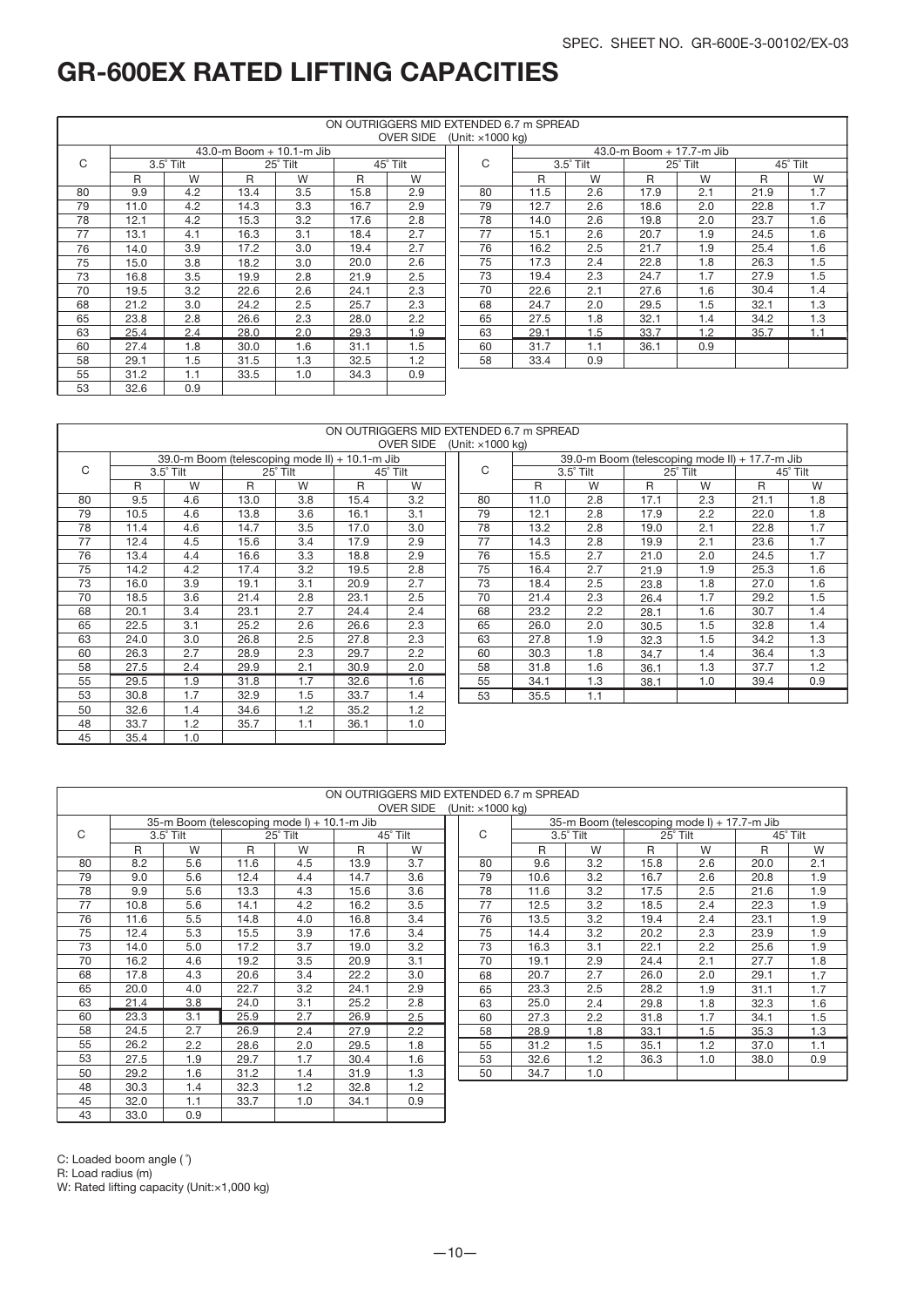|    |      |                    |                        |         |      | ON OUTRIGGERS MID EXTENDED 5.5m SPREAD |                             |      |          |                        |         |      |         |
|----|------|--------------------|------------------------|---------|------|----------------------------------------|-----------------------------|------|----------|------------------------|---------|------|---------|
|    |      |                    |                        |         |      | <b>OVER SIDE</b>                       | (Unit: $\times$ 1000 $kg$ ) |      |          |                        |         |      |         |
|    |      |                    | 43.0m Boom + 10.1m Jib |         |      |                                        |                             |      |          | 43.0m Boom + 17.7m Jib |         |      |         |
| C  |      | $3.5^{\circ}$ Tilt |                        | 25°Tilt |      | 45°Tilt                                | C                           |      | 3.5°Tilt |                        | 25°Tilt |      | 45°Tilt |
|    | R    | W                  | R                      | W       | R    | W                                      |                             | R    | W        | R                      | W       | R    | W       |
| 80 | 9.9  | 4.2                | 13.2                   | 3.5     | 15.7 | 2.9                                    | 80                          | 11.5 | 2.6      | 17.9                   | 2.1     | 22.0 | 1.7     |
| 79 | 10.9 | 4.2                | 14.3                   | 3.3     | 16.5 | 2.9                                    | 79                          | 12.6 | 2.6      | 18.4                   | 2.0     | 22.5 | 1.7     |
| 78 | 12.1 | 4.2                | 15.4                   | 3.2     | 17.7 | 2.8                                    | 78                          | 13.8 | 2.6      | 19.8                   | 2.0     | 23.6 | 1.6     |
| 77 | 13.1 | 4.1                | 16.3                   | 3.1     | 18.4 | 2.7                                    | 77                          | 14.9 | 2.6      | 20.7                   | 1.9     | 24.4 | 1.6     |
| 76 | 14.0 | 3.9                | 17.2                   | 3.0     | 19.4 | 2.7                                    | 76                          | 16.2 | 2.5      | 21.7                   | 1.9     | 25.4 | 1.6     |
| 75 | 15.0 | 3.8                | 18.2                   | 3.0     | 20.1 | 2.6                                    | 75                          | 17.3 | 2.4      | 22.8                   | 1.8     | 26.4 | 1.5     |
| 73 | 16.7 | 3.5                | 19.9                   | 2.8     | 21.8 | 2.5                                    | 73                          | 19.5 | 2.3      | 24.8                   | 1.7     | 28.0 | 1.5     |
| 70 | 19.3 | 2.8                | 22.3                   | 2.4     | 24.1 | $2.2^{\circ}$                          | 70                          | 22.3 | 1.8      | 27.4                   | 1.4     | 30.3 | 1.3     |
| 68 | 20.9 | 2.3                | 23.9                   | 2.0     | 25.5 | 1.9                                    | 68                          | 24.0 | 1.4      | 29.1                   | 1.1     | 31.8 | 1.0     |
| 65 | 23.2 | 1.7                | 26.1                   | 1.5     | 27.6 | 1.4                                    | 65                          | 26.9 | 1.0      |                        |         |      |         |
| 63 | 24.7 | 1.4                | 27.5                   | 1.2     | 28.9 | 1.1                                    |                             |      |          |                        |         |      |         |
| 60 | 27.0 | 1.0                |                        |         |      |                                        |                             |      |          |                        |         |      |         |

#### ON OUTRIGGERS MID EXTENDED 5.5m SPREAD

|    |      |          |      |                                             |      | <b>OVER SIDE</b> | (U |
|----|------|----------|------|---------------------------------------------|------|------------------|----|
|    |      |          |      | 39.0m Boom(telescoping mode II) + 10.1m Jib |      |                  |    |
| C  |      | 3.5°Tilt |      | 25°Tilt                                     |      | 45°Tilt          |    |
|    | R    | W        | R    | W                                           | R    | W                |    |
| 80 | 9.6  | 4.6      | 13.1 | 3.8                                         | 15.5 | 3.2              |    |
| 79 | 10.5 | 4.6      | 13.8 | 3.6                                         | 16.1 | 3.1              |    |
| 78 | 11.4 | 4.6      | 14.7 | 3.5                                         | 17.0 | 3.0              |    |
| 77 | 12.4 | 4.5      | 15.6 | 3.4                                         | 17.8 | 2.9              |    |
| 76 | 13.4 | 4.4      | 16.6 | 3.3                                         | 18.7 | 2.9              |    |
| 75 | 14.2 | 4.2      | 17.4 | 3.2                                         | 19.4 | 2.8              |    |
| 73 | 15.9 | 3.9      | 19.1 | 3.1                                         | 21.0 | 2.7              |    |
| 70 | 18.5 | 3.6      | 21.4 | 2.8                                         | 23.1 | 2.5              |    |
| 68 | 20.1 | 3.4      | 22.9 | 2.7                                         | 24.5 | 2.4              |    |
| 65 | 22.5 | 2.8      | 25.2 | 2.3                                         | 26.4 | 2.1              |    |
| 63 | 24.1 | 2.3      | 26.8 | 2.0                                         | 27.8 | 1.8              |    |
| 60 | 25.8 | 1.8      | 28.4 | 1.6                                         | 29.5 | 1.4              |    |
| 58 | 27.2 | 1.5      | 29.6 | 1.3                                         | 30.7 | 1.2              |    |
| 55 | 29.2 | 1.2      | 31.4 | 1.0                                         | 32.4 | 0.9              |    |
| 53 | 30.5 | 1.0      |      |                                             |      |                  |    |

|               |                                             |               |         |                | <b>OVER SIDE</b> | (Unit: x1000KG) |      |          |      |                                             |      |         |
|---------------|---------------------------------------------|---------------|---------|----------------|------------------|-----------------|------|----------|------|---------------------------------------------|------|---------|
|               | 39.0m Boom(telescoping mode II) + 10.1m Jib |               |         |                |                  |                 |      |          |      | 39.0m Boom(telescoping mode II) + 17.7m Jib |      |         |
|               | 3.5°Tilt                                    |               | 25°Tilt |                | 45°Tilt          | C               |      | 3.5°Tilt |      | 25°Tilt                                     |      | 45°Tilt |
| R             | W                                           | R             | W       | R              | W                |                 | R    | W        | R    | W                                           | R    | W       |
| .6            | 4.6                                         | 13.1          | 3.8     | 15.5           | 3.2              | 80              | 11.0 | 2.8      | 17.1 | 2.3                                         | 21.1 | 1.8     |
| $.5\,$        | 4.6                                         | 13.8          | 3.6     | 16.1           | 3.1              | 79              | 12.1 | 2.8      | 18.1 | 2.2                                         | 22.0 | 1.8     |
| $.4\,$        | 4.6                                         | 14.7          | 3.5     | 17.0           | 3.0              | 78              | 13.2 | 2.8      | 18.9 | 2.1                                         | 22.6 | 1.7     |
| .4            | 4.5                                         | 15.6          | 3.4     | 17.8           | 2.9              | 77              | 14.3 | 2.8      | 20.0 | 2.1                                         | 23.6 | 1.7     |
| .4            | 4.4                                         | 16.6          | 3.3     | 18.7           | 2.9              | 76              | 15.3 | 2.7      | 20.8 | 2.0                                         | 24.5 | 1.7     |
| .2            | 4.2                                         | 17.4          | 3.2     | 19.4           | 2.8              | 75              | 16.4 | 2.7      | 21.8 | 1.9                                         | 25.3 | 1.6     |
| .9            | 3.9                                         | 19.1          | 3.1     | 21.0           | 2.7              | 73              | 18.4 | 2.5      | 23.7 | 1.8                                         | 26.9 | 1.6     |
| .5            | 3.6                                         | 21.4          | 2.8     | 23.1           | 2.5              | 70              | 21.2 | 2.3      | 26.4 | 1.7                                         | 29.2 | 1.5     |
| .1            | 3.4                                         | 22.9          | 2.7     | 24.5           | 2.4              | 68              | 23.2 | 2.2      | 28.2 | 1.6                                         | 30.7 | 1.4     |
| $.5\,$        | 2.8                                         | 25.2          | 2.3     | 26.4           | 2.1              | 65              | 25.8 | 1.8      | 30.5 | 1.4                                         | 32.6 | 1.2     |
|               | 2.3                                         | 26.8          | 2.0     | 27.8           | 1.8              | 63              | 27.8 | 1.5      | 32.4 | 1.2                                         | 34.2 | 1.0     |
| .8            | 1.8                                         | 28.4          | 1.6     | 29.5           | 1.4              | 60              | 29.9 | 1.1      |      |                                             |      |         |
| $^{\prime}.2$ | 1.5                                         | 29.6          | 1.3     | 30.7           | 1.2              | 58              | 31.4 | 0.9      |      |                                             |      |         |
| $\sim$        | $\sim$                                      | $\sim$ $\sim$ | $\sim$  | 0 <sup>0</sup> | $\sim$ $\sim$    |                 |      |          |      |                                             |      |         |

|    |      |                                          |      |         |      | ON OUTRIGGERS MID EXTENDED 5.5m SPREAD |                                  |      |                                          |         |                  |         |     |
|----|------|------------------------------------------|------|---------|------|----------------------------------------|----------------------------------|------|------------------------------------------|---------|------------------|---------|-----|
|    |      |                                          |      |         |      | <b>OVER SIDE</b>                       | (Unit: $\times$ 1000 $\times$ a) |      |                                          |         |                  |         |     |
|    |      | 35m Boom(telescoping mode I) + 10.1m Jib |      |         |      |                                        |                                  |      | 35m Boom(telescoping mode I) + 17.7m Jib |         |                  |         |     |
| C  |      | 3.5°Tilt                                 |      | 25°Tilt |      | 45°Tilt                                | C                                |      | 3.5°Tilt                                 | 25°Tilt |                  | 45°Tilt |     |
|    | R    | W                                        | R    | W       | R    | W                                      |                                  | R    | W                                        | R       | W                | R       | W   |
| 80 | 8.2  | 5.6                                      | 11.7 | 4.5     | 14.1 | 3.7                                    | 80                               | 9.6  | 3.2                                      | 15.9    | 2.6              | 20.1    | 2.1 |
| 79 | 9.0  | 5.6                                      | 12.4 | 4.4     | 14.7 | 3.6                                    | 79                               | 10.6 | 3.2                                      | 16.6    | 2.6              | 20.8    | 1.9 |
| 78 | 9.9  | 5.6                                      | 13.2 | 4.3     | 15.5 | 3.6                                    | 78                               | 11.6 | 3.2                                      | 17.7    | 2.5              | 21.7    | 1.9 |
| 77 | 10.7 | 5.6                                      | 14.0 | 4.2     | 16.1 | 3.5                                    | 77                               | 12.4 | 3.2                                      | 18.4    | 2.4              | 22.3    | 1.9 |
| 76 | 11.6 | 5.5                                      | 14.8 | 4.0     | 16.8 | 3.4                                    | 76                               | 13.5 | 3.2                                      | 19.3    | 2.4              | 23.2    | 1.9 |
| 75 | 12.4 | 5.3                                      | 15.5 | 3.9     | 17.5 | 3.4                                    | 75                               | 14.4 | 3.2                                      | 20.2    | 2.3              | 24.0    | 1.9 |
| 73 | 14.0 | 5.0                                      | 17.0 | 3.7     | 18.9 | 3.2                                    | 73                               | 16.2 | 3.1                                      | 22.0    | 2.2              | 25.6    | 1.9 |
| 70 | 16.3 | 4.6                                      | 19.2 | 3.5     | 20.0 | 3.1                                    | 70                               | 19.0 | 2.9                                      | 24.0    | 2.1              | 27.6    | 1.8 |
| 68 | 17.7 | 3.9                                      | 20.6 | 3.3     | 22.2 | 3.0                                    | 68                               | 20.6 | 2.7                                      | 25.9    | 2.0              | 29.0    | 1.7 |
| 65 | 19.7 | 3.1                                      | 22.4 | 2.6     | 23.8 | 2.4                                    | 65                               | 23.3 | 2.2                                      | 28.1    | 1.6              | 31.0    | 1.4 |
| 63 | 21.0 | 2.7                                      | 23.7 | 2.3     | 25.0 | 2.1                                    | 63                               | 24.9 | 1.8                                      | 29.5    | $1.\overline{4}$ | 32.3    | 1.2 |
| 60 | 22.9 | 2.1                                      | 25.5 | 1.8     | 26.7 | 1.6                                    | 60                               | 27.3 | 1.3                                      | 31.5    | 1.0              |         |     |
| 58 | 24.2 | 1.7                                      | 26.6 | 1.5     | 27.7 | 1.4                                    | 58                               | 28.7 | 1.1                                      |         |                  |         |     |
| 55 | 26.0 | 1.3                                      | 28.4 | 1.2     | 29.3 | 1.1                                    |                                  |      |                                          |         |                  |         |     |
| 53 | 29.2 | 1.1                                      | 29.5 | 1.0     |      |                                        |                                  |      |                                          |         |                  |         |     |

C: Loaded boom angle (  $\hat{ }$ )

R: Load radius (m)

W: Rated lifting capacity (Unit:×1,000 kg)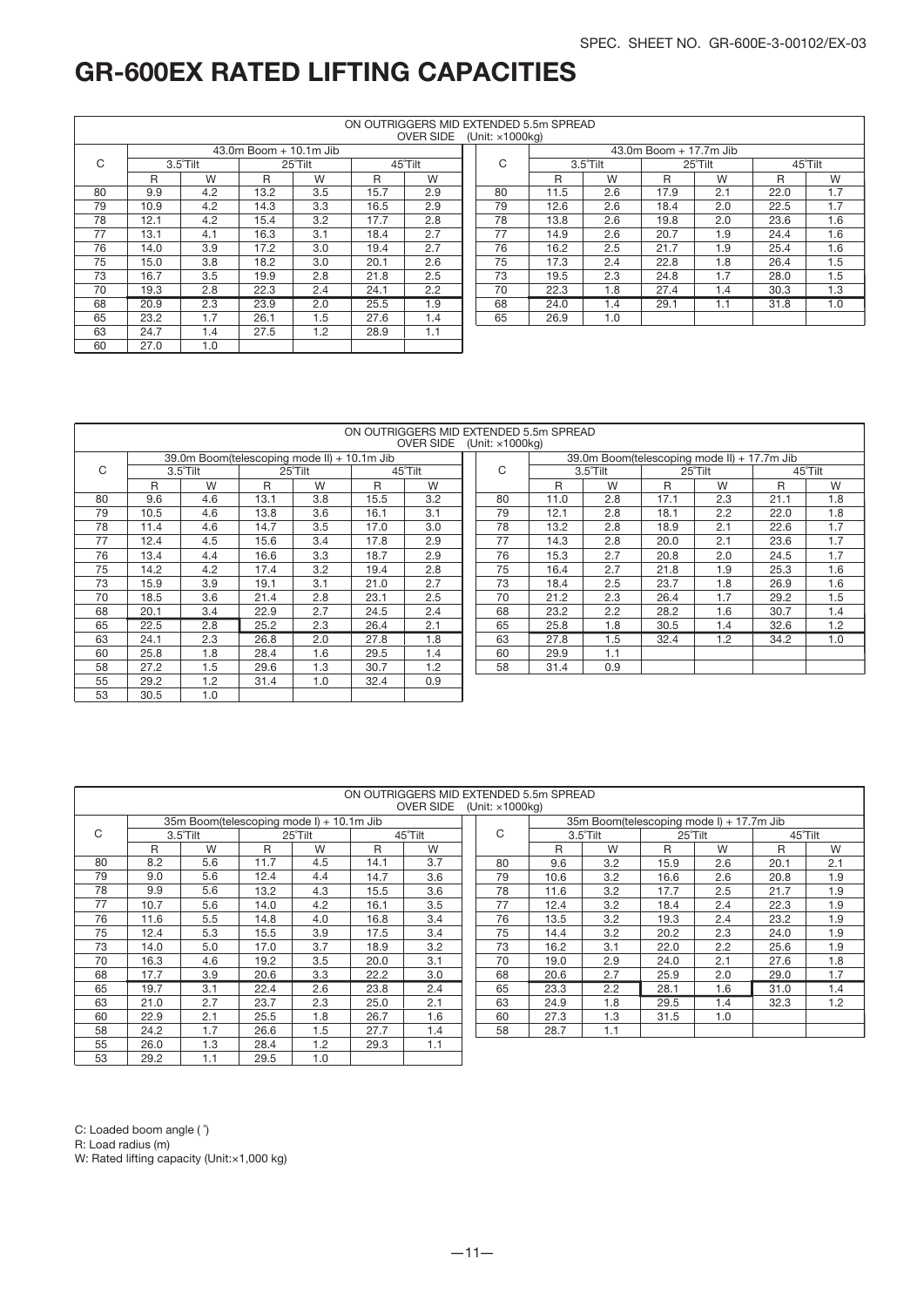|             |    | ON RUBBER STATIONARY (Unit: x1000 kg)<br><b>Over Front</b> |                |                   |                |                            |                                                                                                                                                                                                                                                                                                                                                                                                                                                                                                                                                                                                                                                                       |             |  |            |  |                         |  |
|-------------|----|------------------------------------------------------------|----------------|-------------------|----------------|----------------------------|-----------------------------------------------------------------------------------------------------------------------------------------------------------------------------------------------------------------------------------------------------------------------------------------------------------------------------------------------------------------------------------------------------------------------------------------------------------------------------------------------------------------------------------------------------------------------------------------------------------------------------------------------------------------------|-------------|--|------------|--|-------------------------|--|
|             |    |                                                            |                |                   |                |                            | 360° Rotation<br>11.0 <sub>m</sub><br>19.0 <sub>m</sub><br>27.0 m<br>$\overline{c}$<br>$\overline{c}$<br>$\overline{c}$<br>18.6<br>68<br>65<br>14.8<br>12.5<br>10.0<br>62<br>75<br>59<br>10.6<br>73<br>10.0<br>9.1<br>55<br>9.0<br>71<br>7.7<br>52<br>7.8<br>70<br>6.6<br>49<br>6.6<br>7.5<br>68<br>75<br>5.6<br>5.8<br>6.5<br>66<br>74<br>44<br>5.1<br>5.5<br>4.8<br>65<br>73<br>39<br>4.2<br>4.7<br>4.5<br>63<br>72<br>34<br>3.6<br>4.0<br>4.2<br>71<br>29<br>61<br>3.5<br>3.8<br>3.1<br>59<br>70<br>20<br>$\overline{3.0}$<br>3.3<br>58<br>68<br>2.4<br>$\overline{2.7}$<br>54<br>66<br>1.8<br>2.1<br>50<br>64<br>$\overline{1.3}$<br>1.7<br>46<br>61<br>0.9<br>56 |             |  |            |  |                         |  |
| A           |    | 11.0 <sub>m</sub>                                          |                | 19.0 <sub>m</sub> |                | 27.0 m                     |                                                                                                                                                                                                                                                                                                                                                                                                                                                                                                                                                                                                                                                                       |             |  |            |  |                         |  |
| B           | C  |                                                            | $\overline{c}$ |                   | $\overline{c}$ |                            |                                                                                                                                                                                                                                                                                                                                                                                                                                                                                                                                                                                                                                                                       |             |  |            |  |                         |  |
| 3.0         | 68 | 29.5                                                       |                |                   |                |                            |                                                                                                                                                                                                                                                                                                                                                                                                                                                                                                                                                                                                                                                                       |             |  |            |  |                         |  |
| 3.5         | 65 | 27.8                                                       |                |                   |                |                            |                                                                                                                                                                                                                                                                                                                                                                                                                                                                                                                                                                                                                                                                       |             |  |            |  |                         |  |
| 4.0         | 62 | 25.5                                                       | 75             | 15.9              |                |                            |                                                                                                                                                                                                                                                                                                                                                                                                                                                                                                                                                                                                                                                                       |             |  |            |  |                         |  |
| 4.5         | 59 | 23.0                                                       | 73             | 15.9              |                |                            |                                                                                                                                                                                                                                                                                                                                                                                                                                                                                                                                                                                                                                                                       |             |  |            |  |                         |  |
| 5.0         | 55 | 20.7                                                       | 71             | 15.9              |                |                            |                                                                                                                                                                                                                                                                                                                                                                                                                                                                                                                                                                                                                                                                       |             |  |            |  |                         |  |
| 5.5         | 52 | 18.2                                                       | 70             | 15.9              |                |                            |                                                                                                                                                                                                                                                                                                                                                                                                                                                                                                                                                                                                                                                                       |             |  |            |  |                         |  |
| 6.0         | 48 | 15.7                                                       | 68             | 15.9              | 75             | 10.0                       |                                                                                                                                                                                                                                                                                                                                                                                                                                                                                                                                                                                                                                                                       |             |  |            |  |                         |  |
| 6.5         | 44 | 14.0                                                       | 66             | 14.5              | 74             | 10.0                       |                                                                                                                                                                                                                                                                                                                                                                                                                                                                                                                                                                                                                                                                       |             |  |            |  |                         |  |
| 7.0         | 40 | 12.5                                                       | 65             | 13.0              | 73             | 10.0                       |                                                                                                                                                                                                                                                                                                                                                                                                                                                                                                                                                                                                                                                                       |             |  |            |  |                         |  |
| 7.5         | 34 | 11.0                                                       | 63             | 11.6              | 72             | 10.0                       |                                                                                                                                                                                                                                                                                                                                                                                                                                                                                                                                                                                                                                                                       |             |  |            |  |                         |  |
| 8.0         | 28 | 9.8                                                        | 61             | 10.5              | 71             | 9.7                        |                                                                                                                                                                                                                                                                                                                                                                                                                                                                                                                                                                                                                                                                       |             |  |            |  |                         |  |
| 8.5         | 20 | 8.5                                                        | 59             | 9.4               | 70             | 9.2                        |                                                                                                                                                                                                                                                                                                                                                                                                                                                                                                                                                                                                                                                                       |             |  |            |  |                         |  |
| 9.0         |    |                                                            | 58             | 8.4               | 69             | 8.8                        |                                                                                                                                                                                                                                                                                                                                                                                                                                                                                                                                                                                                                                                                       |             |  |            |  |                         |  |
| 10.0        |    |                                                            | 54             | 7.0               | 66             | 7.6                        |                                                                                                                                                                                                                                                                                                                                                                                                                                                                                                                                                                                                                                                                       |             |  |            |  |                         |  |
| 11.0        |    |                                                            | 50             | 6.0               | 64             | 6.5                        |                                                                                                                                                                                                                                                                                                                                                                                                                                                                                                                                                                                                                                                                       |             |  |            |  |                         |  |
| 12.0        |    |                                                            | 46             | 5.1               | 61             | 5.5                        |                                                                                                                                                                                                                                                                                                                                                                                                                                                                                                                                                                                                                                                                       |             |  |            |  |                         |  |
| 14.0        |    |                                                            | 36             | 3.4               | 56             | 4.1                        |                                                                                                                                                                                                                                                                                                                                                                                                                                                                                                                                                                                                                                                                       |             |  |            |  |                         |  |
| 16.0        |    |                                                            | 22             | 2.4               | 51             | $\overline{3.0}$           |                                                                                                                                                                                                                                                                                                                                                                                                                                                                                                                                                                                                                                                                       |             |  |            |  |                         |  |
| 18.0        |    |                                                            |                |                   | 45             | 2.3                        |                                                                                                                                                                                                                                                                                                                                                                                                                                                                                                                                                                                                                                                                       |             |  |            |  |                         |  |
| 20.0        |    |                                                            |                |                   | 38             | $\overline{1.5}$           |                                                                                                                                                                                                                                                                                                                                                                                                                                                                                                                                                                                                                                                                       |             |  |            |  |                         |  |
| 22.0        |    |                                                            |                |                   | 30             | 1.0                        |                                                                                                                                                                                                                                                                                                                                                                                                                                                                                                                                                                                                                                                                       |             |  |            |  |                         |  |
| D           |    |                                                            | $O^{\circ}$    |                   |                | $18^\circ$                 |                                                                                                                                                                                                                                                                                                                                                                                                                                                                                                                                                                                                                                                                       | $O^{\circ}$ |  | $21^\circ$ |  | $45^\circ$              |  |
|             |    |                                                            |                |                   |                | Telescoping conditions (%) |                                                                                                                                                                                                                                                                                                                                                                                                                                                                                                                                                                                                                                                                       |             |  |            |  |                         |  |
| Telescoping |    | $\rm \Pi$<br>$I, \Pi$                                      |                |                   |                | П                          |                                                                                                                                                                                                                                                                                                                                                                                                                                                                                                                                                                                                                                                                       | I,I         |  | Π          |  | $\rm I\hspace{-0.5mm}I$ |  |
| Mode        |    |                                                            |                |                   |                |                            |                                                                                                                                                                                                                                                                                                                                                                                                                                                                                                                                                                                                                                                                       |             |  |            |  |                         |  |
| 2nd boom    |    | 0                                                          |                | $\mathbf 0$       |                | 0                          |                                                                                                                                                                                                                                                                                                                                                                                                                                                                                                                                                                                                                                                                       | 0           |  | 0          |  | 0                       |  |
| 3rd boom    |    | 0                                                          |                | 33                |                | 66                         |                                                                                                                                                                                                                                                                                                                                                                                                                                                                                                                                                                                                                                                                       | 0           |  | 33         |  | 66                      |  |
| 4th boom    |    | 0                                                          |                | 33                |                | 66                         |                                                                                                                                                                                                                                                                                                                                                                                                                                                                                                                                                                                                                                                                       | 0           |  | 33         |  | 66                      |  |
| Top boom    |    | 0                                                          |                | 33                |                | 66                         |                                                                                                                                                                                                                                                                                                                                                                                                                                                                                                                                                                                                                                                                       | $\mathbf 0$ |  | 33         |  | 66                      |  |
|             |    |                                                            |                |                   |                |                            |                                                                                                                                                                                                                                                                                                                                                                                                                                                                                                                                                                                                                                                                       |             |  |            |  |                         |  |

|   |     |                  |        |            |  |  |        | LIFTING CAPACITIES AT ZERO DEGREE BOOM ANGLE ON RUBBER STATIONARY |               |  |
|---|-----|------------------|--------|------------|--|--|--------|-------------------------------------------------------------------|---------------|--|
|   |     |                  |        | Over Front |  |  |        |                                                                   | 360° Rotation |  |
|   |     | 1.0 <sub>m</sub> | 19.0 m |            |  |  | 11.0 m |                                                                   |               |  |
| B |     |                  |        |            |  |  |        |                                                                   |               |  |
|   | 8.8 | 8.0              | 16.9   | <u>. .</u> |  |  | 8.8    | 2.8                                                               |               |  |

|                 | ON RUBBER CREEP (Unit: x1000 kg)<br>360° Rotation<br>Over Front |                   |                |                   |    |                            |    |                   |                |                   |                |                  |
|-----------------|-----------------------------------------------------------------|-------------------|----------------|-------------------|----|----------------------------|----|-------------------|----------------|-------------------|----------------|------------------|
|                 |                                                                 |                   |                |                   |    |                            |    |                   |                |                   |                |                  |
| A               |                                                                 | 11.0 <sub>m</sub> |                | 19.0 <sub>m</sub> |    | 27.0 m                     |    | 11.0 <sub>m</sub> |                | 19.0 <sub>m</sub> |                | 27.0 m           |
| B               | $\overline{C}$                                                  |                   | $\overline{C}$ |                   | C  |                            | C  |                   | $\overline{C}$ |                   | $\overline{C}$ |                  |
| 3.0             | 68                                                              | 22.7              |                |                   |    |                            | 68 | 15.0              |                |                   |                |                  |
| 3.5             | 65                                                              | 20.2              |                |                   |    |                            | 65 | 13.0              |                |                   |                |                  |
| 4.0             | 62                                                              | 18.2              | 74             | 15.9              |    |                            | 62 | 11.2              | 74             | 10.0              |                |                  |
| 4.5             | 59                                                              | 16.5              | 73             | 15.9              |    |                            | 59 | 9.5               | 73             | 9.8               |                |                  |
| 5.0             | 55                                                              | 15.1              | 72             | 15.0              |    |                            | 56 | 8.2               | 71             | 8.4               |                |                  |
| 5.5             | 52                                                              | 13.6              | 70             | 13.9              |    |                            | 52 | 7.0               | 70             | 7.2               |                |                  |
| 6.0             | 48                                                              | 12.4              | 68             | 12.8              | 75 | 10.0                       | 48 | 5.9               | 68             | 6.2               | 75             | 6.7              |
| 6.5             | 44                                                              | 11.4              | 66             | 11.9              | 74 | 10.0                       | 44 | 5.0               | 66             | 5.4               | 74             | 5.9              |
| 7.0             | 39                                                              | 10.5              | 65             | 11.0              | 73 | 10.0                       | 40 | 4.3               | 65             | 4.7               | 73             | 5.2              |
| 7.5             | 34                                                              | 9.5               | 63             | 10.1              | 72 | 10.0                       | 35 | 3.7               | 63             | 4.1               | 72             | 4.6              |
| 8.0             | 28                                                              | 8.5               | 61             | 9.0               | 71 | 9.3                        | 28 | 3.1               | 61             | 3.6               | 71             | 4.1              |
| 8.5             | 20                                                              | 7.6               | 59             | 8.0               | 70 | 8.6                        | 20 | 2.5               | 60             | 3.1               | 70             | 3.6              |
| 9.0             |                                                                 |                   | 58             | 7.3               | 69 | 8.0                        |    |                   | 58             | 2.7               | 68             | $\overline{3.2}$ |
| 10.0            |                                                                 |                   | 54             | 6.0               | 66 | 6.8                        |    |                   | 54             | 2.0               | 66             | 2.6              |
| 11.0            |                                                                 |                   | 50             | 5.1               | 64 | 5.8                        |    |                   | 50             | 1.5               | 64             | 2.0              |
| 12.0            |                                                                 |                   | 45             | 4.2               | 61 | 4.9                        |    |                   | 46             | 1.1               | 61             | 1.5              |
| 14.0            |                                                                 |                   | 36             | 2.9               | 56 | $\overline{3.6}$           |    |                   |                |                   |                |                  |
| 16.0            |                                                                 |                   | 21             | 1.8               | 51 | 2.6                        |    |                   |                |                   |                |                  |
| 18.0            |                                                                 |                   |                |                   | 45 | 1.9                        |    |                   |                |                   |                |                  |
| 20.0            |                                                                 |                   |                |                   | 38 | 1.3                        |    |                   |                |                   |                |                  |
| D               |                                                                 |                   | $O^{\circ}$    |                   |    | $18^\circ$                 |    | $O^{\circ}$       |                | $21^\circ$        |                | $50^\circ$       |
|                 |                                                                 |                   |                |                   |    | Telescoping conditions (%) |    |                   |                |                   |                |                  |
| — . —<br>$\sim$ |                                                                 |                   |                |                   |    |                            |    |                   |                |                   |                |                  |

| Telescoping<br>Mode | 1, 11 |          |    |               |    |
|---------------------|-------|----------|----|---------------|----|
| 2nd boom            |       |          |    |               |    |
| 3rd boom            |       | ດດ<br>ںں | 66 | 33            | 66 |
| 4th boom            |       | 22<br>ںں | 66 | ΩQ<br>ںں      | 66 |
| Top boom            |       | 22<br>ںں | 66 | $\cap$<br>- ت | 66 |

|     |                  |      |                          |  | LIFTING CAPACITIES AT ZERO DEGREE BOOM ANGLE ON RUBBER STATIONARY |     |                  |  |  |  |  |  |
|-----|------------------|------|--------------------------|--|-------------------------------------------------------------------|-----|------------------|--|--|--|--|--|
|     | Over Front       |      |                          |  |                                                                   |     | 360° Rotation    |  |  |  |  |  |
|     | 11.0 m<br>19.0 m |      |                          |  |                                                                   |     | 11.0 m           |  |  |  |  |  |
|     |                  |      |                          |  |                                                                   | в   |                  |  |  |  |  |  |
| 8.8 | 79<br>ن.         | 16.9 | $\overline{\phantom{a}}$ |  |                                                                   | 8.8 | $\Omega$<br>ت .ے |  |  |  |  |  |

A: Boom length (m)

B: Load radius (m)

C: Loaded boom angle ( ˚)

D: Minimum boom angle ( ˚) for indicated boom length (no load)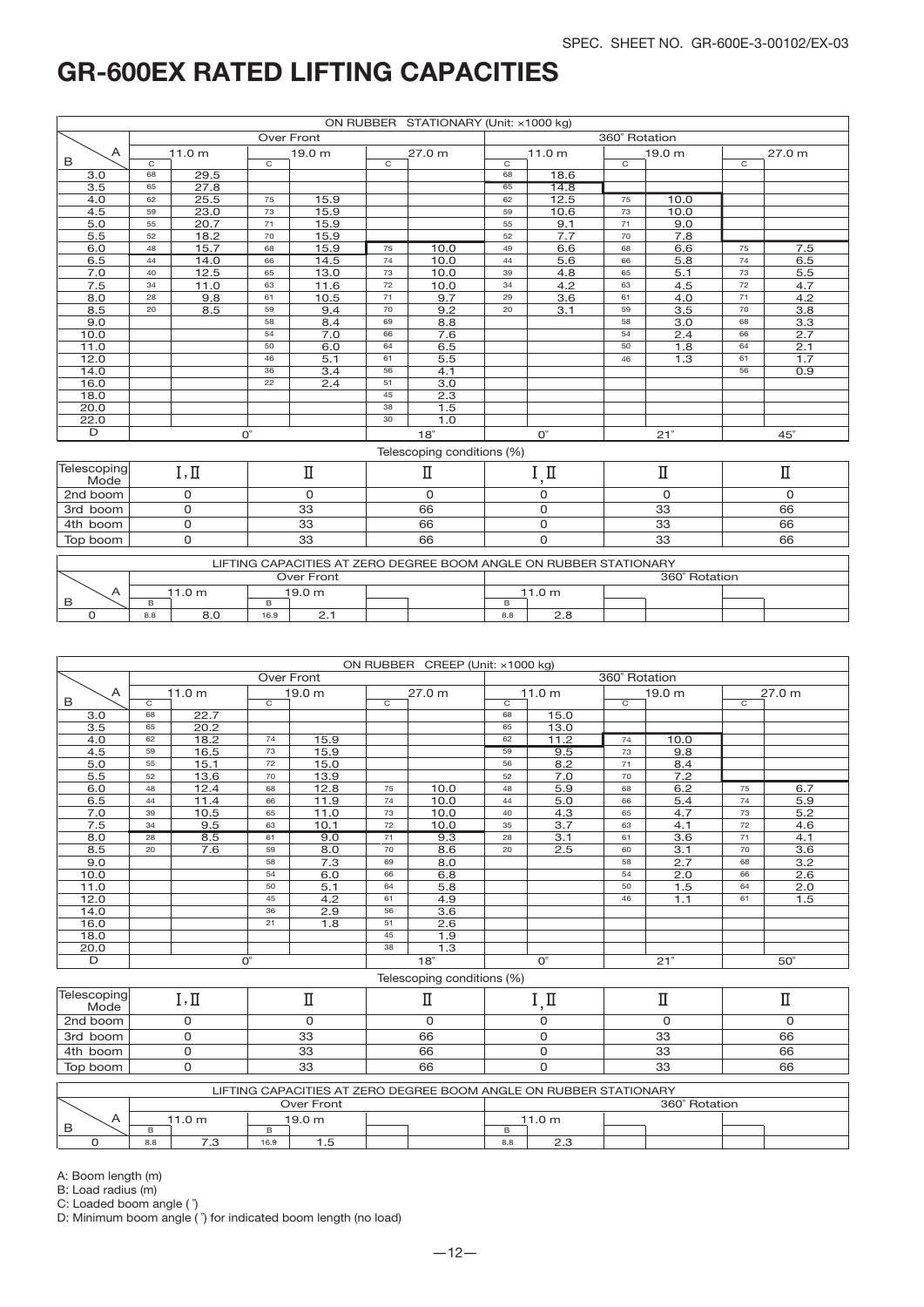## WARNING AND OPERATING INSTRUCTIONS FOR ON RUBBER LIFTING CAPACITIES

- 1. Rated lifting capacities based on crane stability are according to ISO4305.
- 2. Rated lifting capacities shown in the chart are based on the condition that crane is set on firm level surfaces with suspension lock applied. Those above thick lines are based on tire capacity and those below, on crane stability. They are based on actual load radius increased by tire deformation and boom deflection.
- 3. If the suspension lock cylinders contain air, the axle will not be locked completely and rated lifting capacities may not be obtainable. Bleed the cylinders according to the operation safety and maintenance manual.
- 4. Rated lifting capacities are based on proper tire inflation, capacity and condition. Damaged tires are hazardous to safe operation of crane.
- 5. Tires shall be inflated to correct air pressure.

| Tires        | Air Pressure |
|--------------|--------------|
| 29.5-25 22PR | 420 kPa      |
| 29.5-25 28PR | 450 kPa      |

6. Over front operation shall be performed within 2 degrees in front of chassis.



7. On rubber lifting with "jib" is not permitted. Maximum permissible boom length is 27.0 m.

- 8. When making lift on rubber stationary, set parking brake.
- 9. For creep operation, travel slowly and keep the lifted load as close to the ground as possible, and especially avoid any abrupt steering, accelerating or braking.
- 10. Do not operate the crane while carrying the load.
- 11. Creep is motion for crane not to travel more than 60 m in any 30 minute period and to travel at the speed of less than 1.6 km/h.
- 12. For creep operation, choose the drive mode and proper gear according to the road or working condition.
- 13. The mass of the hook (540 kg for 60 t capacity, 450 kg for 35 t capacity, 150 kg for 5.6 t capacity), slings and all similarly used load handling devices must be considered as part of the load and must be deducted from the lifting capacities.
- 14. For rated lifting capacity of single top, reduce the rated lifting capacities of relevant boom according to a weight reductions for auxiliary load handling equipment. Capacities of single top shall not exceed 5,600 kg including main hook.
- 15. The lifting capacity data stowed in the Automatic Moment Limiter (AML-C) is based on the standard number of parts of line listed in the chart. Standard number of parts of line for on rubber operation should be according to the following table.

| Boom length                | 11.0 m | 11.0 $m$ to<br>27.0 m | Single top |
|----------------------------|--------|-----------------------|------------|
| Telescoping<br>mode        | I.Π    |                       | I.Π        |
| Number of<br>parts of line |        |                       |            |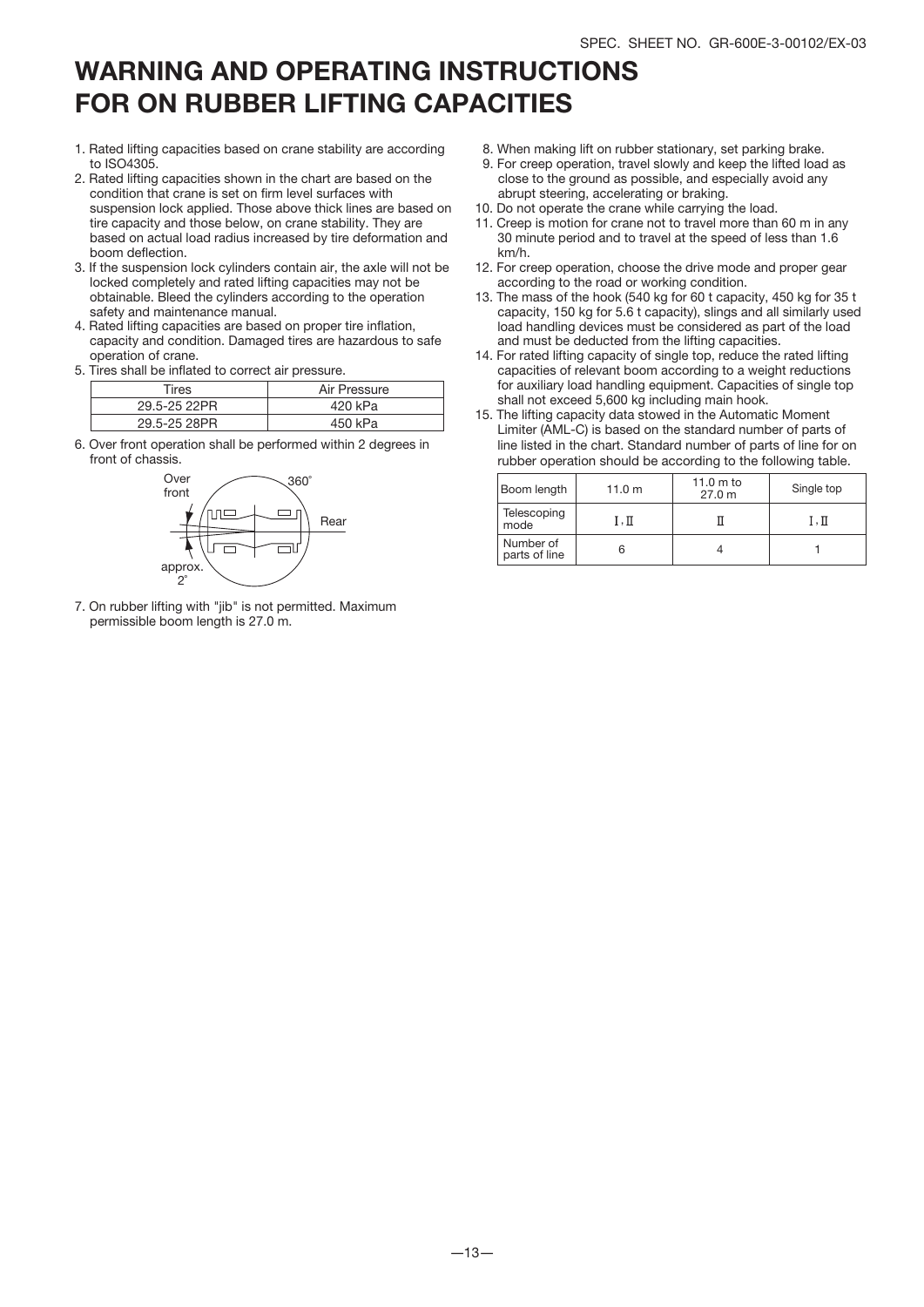### WARNING AND OPERATING INSTRUCTIONS FOR LIFTING CAPACITIES

#### GENERAL

- 1. RATED LIFTING CAPACITIES apply only to the machine as originally manufactured and normally equipped by TADANO LTD. Modifications to the machine or use of optional equipment other than that specified can result in a reduction of capacity.
- 2. Hydraulic cranes can be hazardous if improperly operated or maintained. Operation and maintenance of this machine must be in compliance with information in the *Operation and Maintenance Manual* supplied with the crane. If this manual is missing, order a replacement through the distributor.

#### SET UP

- 1. Rated lifting capacities on the chart are the maximum allowable crane capacities and are based on the machine standing level on firm supporting surface under ideal job conditions. Depending on the nature of the supporting surface, it may be necessary to have structural supports under the outrigger floats or tires to spread the loads to a larger bearing surface.
- 2. For outrigger operation, outriggers shall be properly extended with tires free of supporting surface before operating crane.

#### **OPERATION**

- 1. Rated lifting capacities on outriggers fully extended as determined by ISO4305.
- 2. Rated lifting capacities above thick lines in the chart are based on crane strength and those below, on its stability.
- They are based on actual load radius increased by boom deflection. 3. The weight of handling device such as hook blocks (540 kg for 60 t capacity, 450 kg for 35 t capacity, 150 kg for 5.6 t capacity), slings, etc., must be considered as part of the load and must be deducted from the lifting capacities.
- 4. Rated lifting capacities are based on freely suspended loads and make no allowance for such factors as the effect of wind, sudden stopping of loads, supporting surface conditions, inflation of tires, operating speeds, side loads, etc. Side pull on the boom or jib is extremely dangerous.

Such action can damage the boom, jib or slewing mechanism, and lead to overturning of the crane.

- 5. Rated lifting capacities do not account for wind on lifted load or boom. We recommend against working under the conditions that the load is out of control due to a strong wind. During boom lift, consider that the rated lifting capacity is reduced by 50% when the wind speed is 9 m/s to 12 m/s; reduced by 70 % when the wind speed is 12 m/s to 14 m/s. If the wind speed is 14 m/s or over, stop operation. During jib lift, stop operation if the wind speed is 9 m/s or over.
- 6. Rated lifting capacities at load radius shall not be exceeded. Do not tip the crane to determine allowable loads.
- 7. Do not operate at boom lengths, radii, or boom angles, where no capacities are shown. Crane may overturn without any load on the hook.
- 8. When boom length is between values listed, refer to the rated lifting capacities of the next longer and next shorter booms for the same radius. The lesser of the two rated lifting capacities shall be used.
- When making lifts at a load radius not shown, use the next longer 9. radius to determine allowable capacity.
- 10. Load per line should not exceed 54.9 kN (5,600 kgf) for main winch and auxiliary winch.
- 11. Check the actual number of parts of line with Automatic Moment Limiter (AML-C) before operation. Maximum lifting capacity is restricted by the number of parts of line of Automatic Moment Limiter (AML-C). Limited capacity is as determined from the formula, Single line pull for main winch 54.9 kN(5,600 kgf) x number of parts of line.
- 12. The boom angle before loading should be greater to account for deflection. For rated lifting capacities, the loaded boom angle and the load radius is for reference only.
- 13. The 11.0-m Boom length capacities are based on boom fully retracted.
- 14. Extension or retraction of the boom with loads may be attempted within the limits of the RATED LIFTING CAPACITIES. The ability to telescope loads is limited by hydraulic pressure, boom angle, boom length, crane maintenance, etc.
- 15. For lifting capacity of single top, deduct the weight of the load handling equipment from the rated lifting capacity of the boom. For the lifting capacity of single top, the net capacity shall not exceed 5,600 kg including the main boom hook mass attached to the boom.
- 16. When a jib is removed, set the jib state switch to the REMOVED position.
- When erecting and stowing jib, be sure to retain it by hand or by other means to prevent its free movement. 17.
- 18. Use "ANTI-TWO-BLOCK DEVICE" disable switch when erecting and stowing jib and when stowing hook block. While the switch is pushed, the hoist does not stop, even when overwind condition occurs.
- 19. For boom length 43.0 m or less and 35.0 m or longer with jib, rated lifting capacities are determined by loaded boom angle only in the column handed "43.0-m Boom + jib".

For boom length 35.0 m or less with jib, rated lifting capacities are determined by loaded boom angle only in the column headed "35.0-m Boom + jib". For angles not shown, use the next lower loaded boom angle to determine allowable capacity. (Telescoping MODE I) For boom length 43.0 m or less and 39.0 m or longer with jib, rated lifting capacities are determined by loaded boom angle only in the column handed "43.0-m Boom + jib".

For boom length 39.0 m or less with jib, rated lifting capacities are determined by loaded boom angle only in the column headed "39.0-m Boom + jib". For angles not shown, use the next lower loaded boom angle to determine allowable capacity.(Telescoping MODE II)

- 20. When lifting a load by using jib (aux. winch) and boom (main winch) simultaneously, do the following:
	- Enter the operation status as jib operation, not as boom operation.
	- Before starting operation, make sure that mass of load is within rated lifting capacity for jib.
- 21. Before telescoping the boom, set the telescoping mode selector switch to MODE I or MODE II with the boom fully retracted. A change of the telescoping mode is not permissible when the boom has been partially or fully extended.
- 22. The lifting capacity data stowed in the Automatic Moment Limiter (AML-C) is based on the standard number of parts of line listed in the chart. Standard number of parts of line for on outrigger operation should be according to the following table.

| Boom length                | 11.0 m | $11.0m$ to<br>15.0 <sub>m</sub> | 19.0 m | 43.0 m | 15,0 m to   19.0 m to $ $ Single top/<br>iib |
|----------------------------|--------|---------------------------------|--------|--------|----------------------------------------------|
| Telescoping<br>mode        | I.Π    |                                 | I.Π    | I.Π    | I.Π                                          |
| Number of<br>parts of line | 12     |                                 | 6      |        |                                              |

23. The lifting capacity for over side area differs depending on outrigger extension width. Work with capacity corresponding to the extension width. The lifting capacities for over front and over rear areas are for "outriggers fully extended". However, the areas (angle a) differ depending on the outrigger extension width.



#### **DEFINITIONS**

- 1. Load Radius: Horizontal distance from a projection of the axis of rotation to supporting surface before loading to the center of the vertical hoist line or tackle with load applied.
- 2. Loaded Boom Angle: The angle between the boom base section and the horizontal, after lifting the rated lifting capacity at the load radius.
- 3. Working Area: Area measured in a circular arc about the centerline of rotation.
- 4. Freely Suspended Load: Load hanging free with no direct external force applied except by the hoist line.
- Side Load: Horizontal side force applied to the lifted load either on 5. the ground or in the air.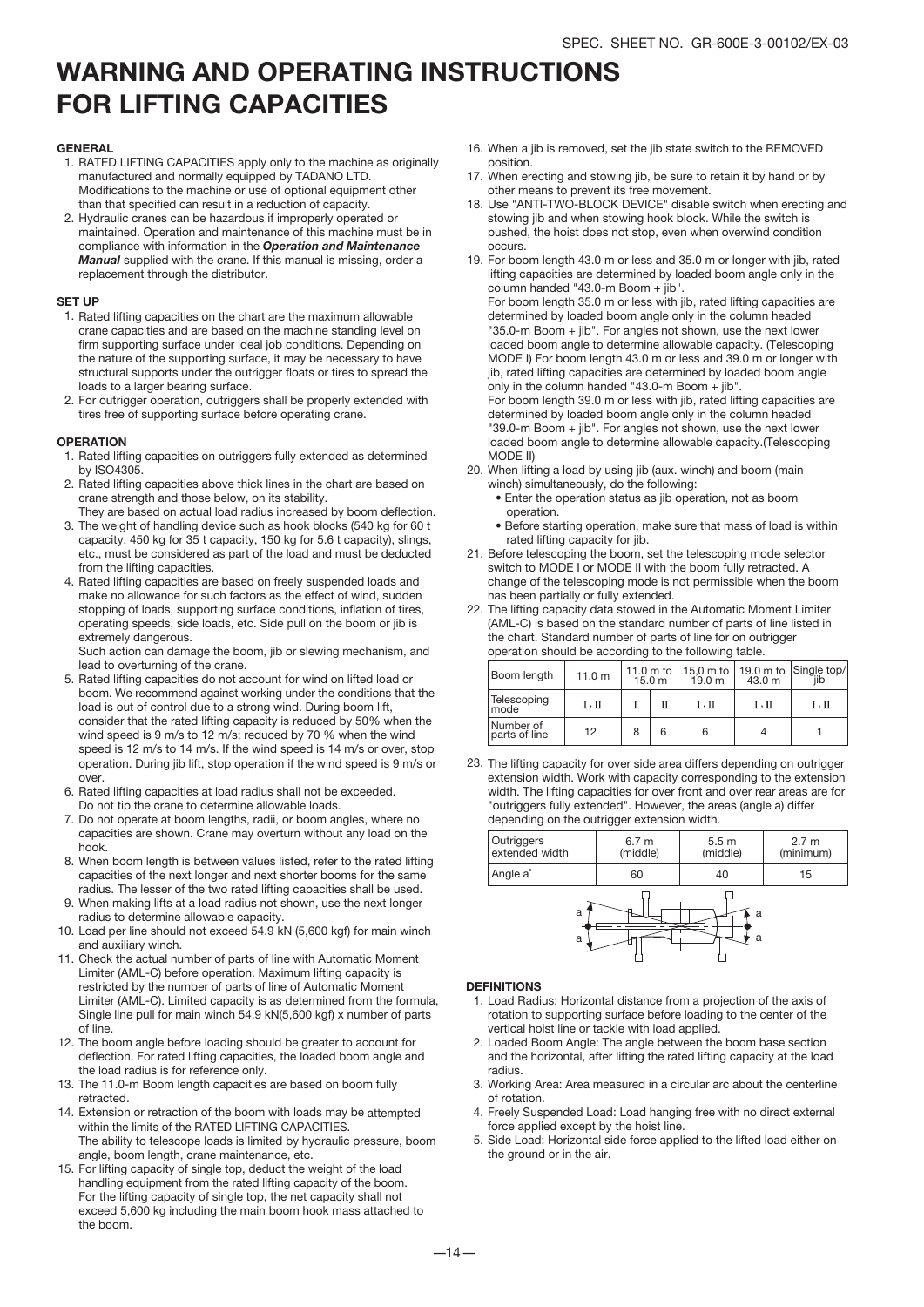### WARNING AND OPERATING INSTRUCTIONS FOR USING THE AUTOMATIC MOMENT LIMITER (AML-C)

- 1. Set AML select keys in accordance with the actually operating crane conditions and don't fail to make sure, before crane operation, that the displays on front panel are correct.
- 2. When operating crane on outriggers:
	- Set P.T.O. switch to "ON".
	- Press the outrigger state select key to register for the outrigger operation. If the display agrees with the actual state, press the set key to register. After the completion of the registration, the pop-up window closes.
	- Press the lift state select key to register the lift state to be used (single top / jib / boom).
	- Each time the lift state select key is pressed, the display changes. If the display agrees with the actual state, press the set key to register. After the completion of the registration, the pop-up window closes.
	- When erecting and stowing jib, select the status of jib set (Jib lift indicative symbol flickers).
- 3. When operating crane on rubber:
- Set P.T.O. switch to "ON".
	- Press the outrigger state select key to register for the on rubber operation. Each time the outrigger state select key is pressed, the display changes. Select the creep operation, the on rubber state indicative symbol flickers.
	- Press the lift state select key to register the lift state.

However, pay attention to the following.

For stationary and creep operation.

• The front capacities are attainable only when the over front position symbol comes on. When the boom is more than 2 degrees from centered over front of chassis, 360˚ capacities are in effect.

- When a load is lifted in the front position and then slewed to the side area, make sure the value of the AUTOMATIC MOMENT LIMITER (AML-C) is below the 360˚ lifting capacity.
- 4. This machine is equipped with an automatic slewing stop device.

(For the details, see Operation and Maintenance Manual.) But, operate very carefully because the automatic slewing stop does not work in the following cases. • During on rubber operation.

- 5. During crane operation, make sure that the displays on front panel are in accordance with actual operating conditions.
- 6. The displayed values of AUTOMATIC MOMENT LIMITER (AML-C) are based on freely suspended loads and make no allowance for such factors as the effect of wind, sudden stopping of loads, supporting surface conditions, inflation of tire, operating speed, side loads, etc.

For safe operation, it is recommended when extending and lowering boom or slewing, lifting loads shall be appropriately reduced.

7. AUTOMATIC MOMENT LIMITER (AML-C) is intended as an aid to the operator. Under no condition should it be relied upon to replace use of capacity charts and operating instruction.

Sole reliance upon AUTOMATIC MOMENT LIMITER (AML-C) aids in place of good operating practice can cause an accident. The operator must exercise caution to assure safety.

### GR-600EX Axle weight distribution chart

|                                                         | Kilograms  |          |          |
|---------------------------------------------------------|------------|----------|----------|
|                                                         | <b>GVW</b> | Front    | Rear     |
| Basic machine                                           | 43,735     | 21,555   | 22,180   |
| 1.60 ton 6 sheaves hook block<br>Add:                   | 540        | 960      | $-420$   |
| 2.35 ton 3 sheaves hook block                           | 450        | 800      | $-350$   |
| Remove: 1. 5.6 ton hook block                           | $-150$     | $-209$   | 59       |
| 2. Top jib                                              | $-335$     | $-365$   | 30       |
| 3. Base jib                                             | -865       | $-1,480$ | 615      |
| 4. Counter weight with auxiliary winch<br>and wire rope | $-5,670$   | 2,500    | $-8,170$ |